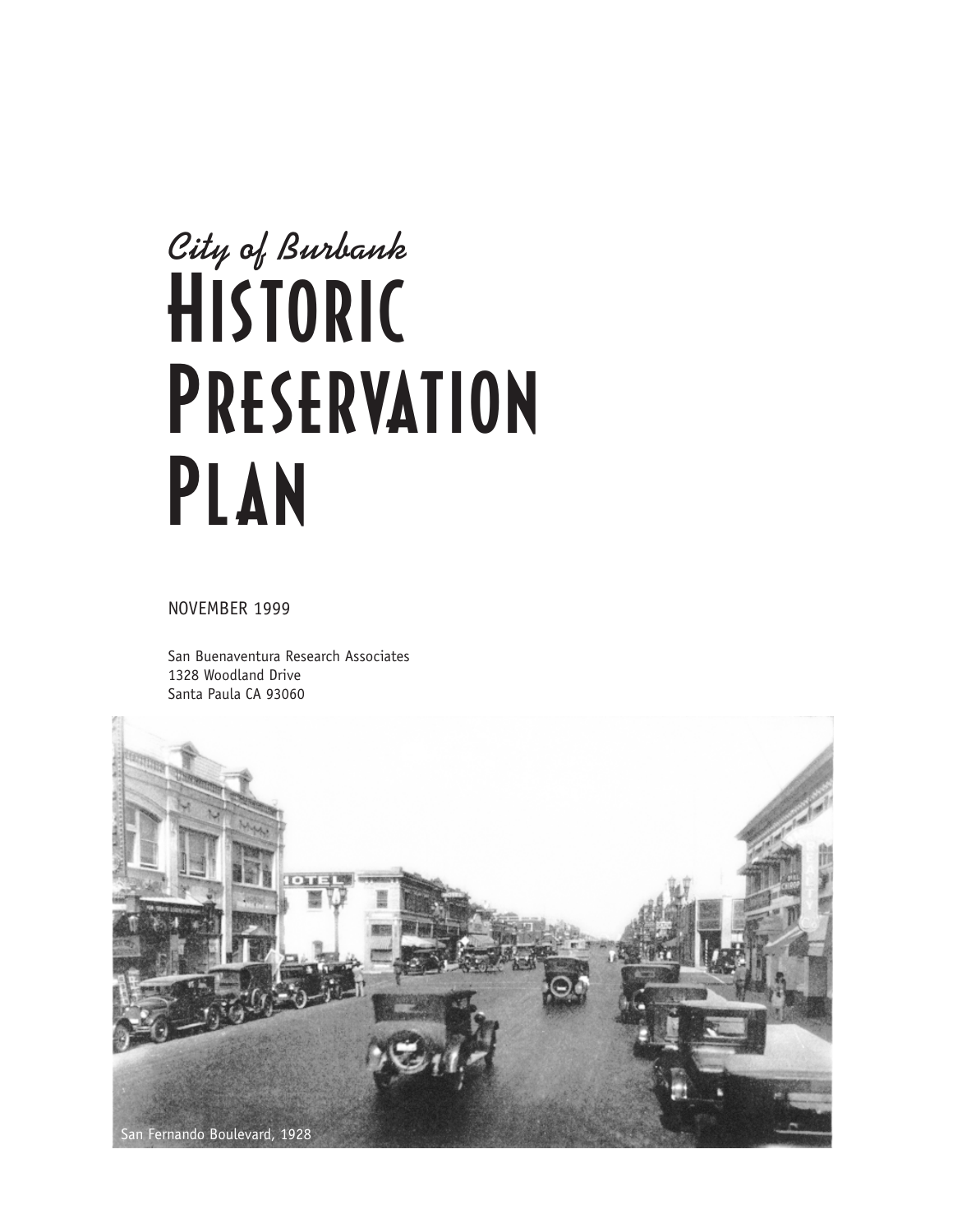## City of Burbank Historic Preservation Plan

prepared for:

The City of Burbank Planning Department 275 E. Olive Avenue Burbank CA 91510

prepared by:

San Buenaventura Research Associates 1328 Woodland Drive Santa Paula CA 93060

November 1999

This project was funded in part from a grant provided through the National Historic Preservation Act of 1966, and administered by the California Office of Historic Preservation.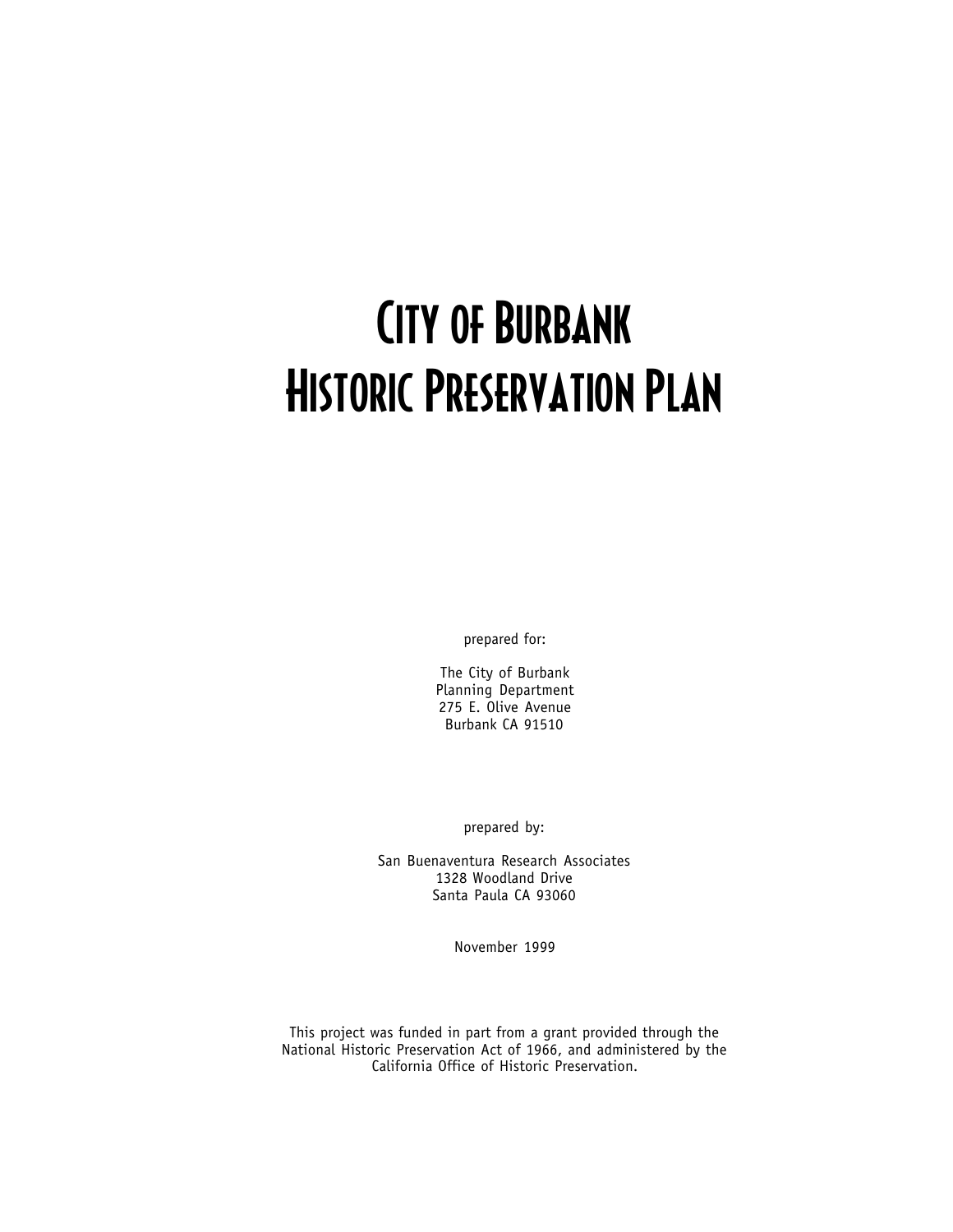### Table of Contents

| Chapter 1:                                               | Goals & Objectives<br>Introduction: purpose<br>Background<br>Mission, Vision and Goals Statements                                                                                                                                                                                                                                                                                     | $\mathbf{1}$<br>$1\,$<br>$\mathbf{1}$<br>$\overline{c}$        |
|----------------------------------------------------------|---------------------------------------------------------------------------------------------------------------------------------------------------------------------------------------------------------------------------------------------------------------------------------------------------------------------------------------------------------------------------------------|----------------------------------------------------------------|
| Chapter 2:                                               | Administrative History of Historic Preservation Efforts<br>Cultural Heritage Ordinance and Heritage Commission<br>Certified Local Government                                                                                                                                                                                                                                          | 6<br>6<br>7                                                    |
| Chapter 3:                                               | Historic Context<br>Neighborhood Characterization<br>Prehistoric<br>Mission (1769-1821)<br>Rancho (1822-1847)<br>Anglo-Mexican (1848-1885)<br>Euro-Americanization (1885-1916)<br>Regional Culture (1916-1945)<br>Postwar Suburbanization and Cold War (1946-1960)                                                                                                                    | 8<br>8<br>9<br>10<br>$10\,$<br>11<br>12<br>13<br>14            |
| Chapter 4:                                               | Regulatory Setting for Historic Resources Management<br>Local Regulations: Cultural Heritage Ordinance<br>State Regulations: The California Environmental Quality Act<br>Federal Regulations: Section 106 of the Historic Preservation Act of 1966                                                                                                                                    | 16<br>16<br>17<br>19                                           |
| Chapter 5:                                               | <b>Historic Preservation Incentives</b><br>State Historic Building Code<br>Federal Rehabilitation Tax Credits<br>Historic Preservation Easements<br>Property Tax Reductions - Mills Act<br><b>Preservation Grants</b><br>California Heritage Fund<br>Marks Historical Rehabilitation Act<br>Transfer of Development Rights<br>Zoning Incentives<br>Community Development Block Grants | 21<br>21<br>21<br>21<br>22<br>22<br>22<br>22<br>22<br>23<br>23 |
| Chapter 6:<br>Chapter 7:<br>Chapter 8:                   | Historic Resources Surveys, Methodologies and Priorities<br><b>Funding Surveys</b><br>Property-specific Research<br>Historic Preservation Education<br>Agenda for Future Action                                                                                                                                                                                                       | 24<br>25<br>25<br>26<br>28                                     |
| Appendix A:<br>Appendix B:<br>Appendix C:<br>Appendix D: | Sources<br>General Plan Goals and Policies<br>Glossary of Terms<br>Potentially Significant Properties                                                                                                                                                                                                                                                                                 | 29<br>30<br>31<br>33                                           |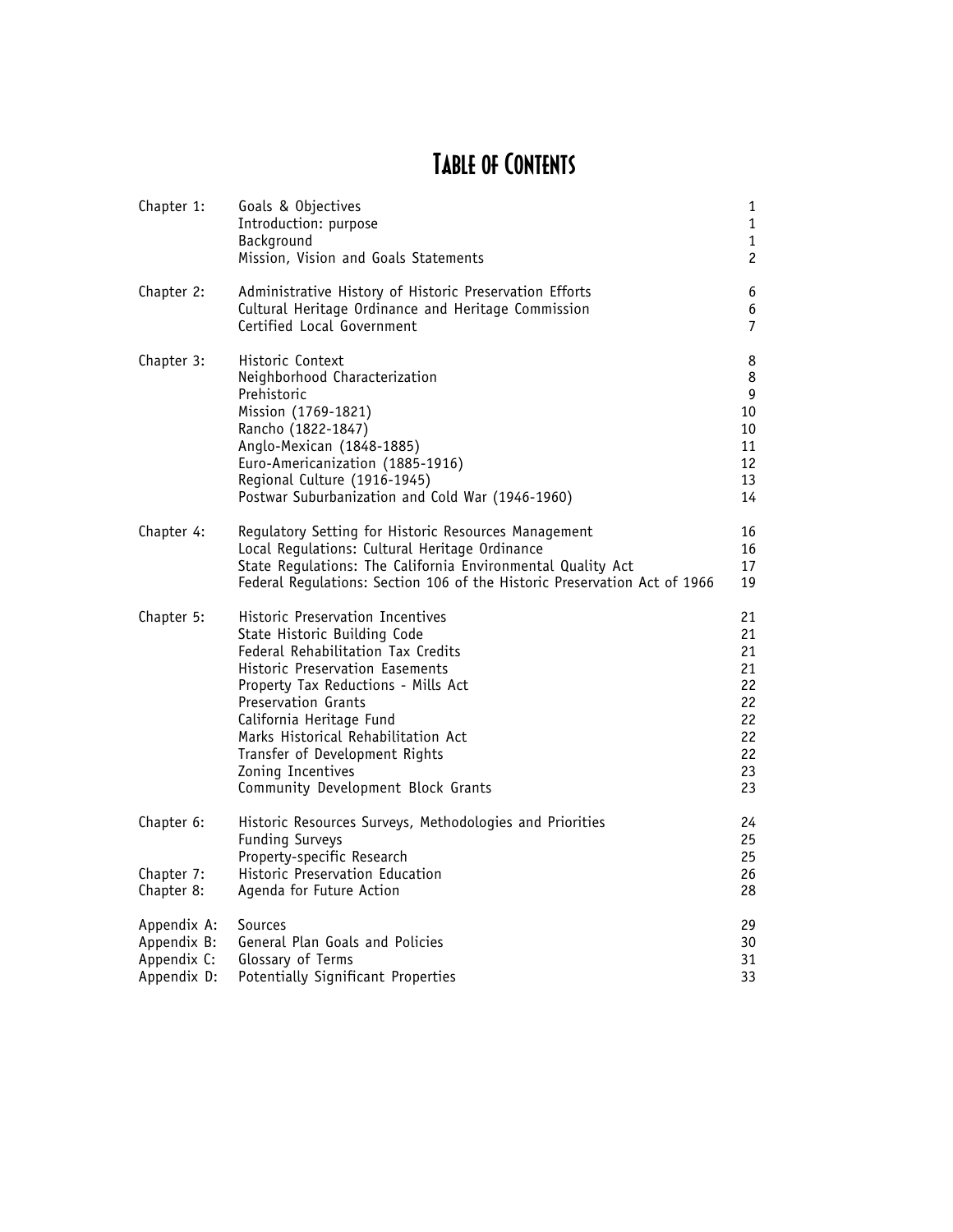#### **1. Goals & Objectives**

#### *Introduction: Purpose of Goals*

According to the American Planning Association's publication, *Preparing a Historic Preservation Plan*  (White and Roddewig, 1992), "A statement of goals is the backbone of a historic preservation plan. It provides direction to the community and helps rank various elements of the preservation program. The statement of goals is also the outline for the work program for the community in the area of preservation. It is a statement of the philosophy by which the other provisions of the preservation plan and the preservation program are guided."

The Burbank Heritage Commission's Strategic Plan provides the policy basis for proceeding with the development of the Historic Preservation Plan and establishes a philosophy for the City's historic preservation program.

It is intended that the goal and policy statements in the City's Historic Preservation Plan flow from the broader framework of goals and policies established by the Burbank General Plan, which functions as the City's main policy document with respect to guiding development and other City activities. The goals within this Historic Preservation Plan also includes recommendations for the adoption of new City policies within the General Plan and the fine-tuning of existing policy statements to make them more "preservation friendly."

Language within the Land Use Element of the Burbank General Plan refers in several instances to policies for utilizing the site plan review process, performance standards and preapplication consultation to ensure that new development conforms with City policies. Specific Plans are also described as tools for the identification of unique areas within the City and to address land uses and development standards directly to distinct issues in these areas. Other potentially relevant issues found in the General Plan include references to residential density increases and the aging of housing stock. These goals take into consideration the applicability of planning tools described in the General Plan to advancing historic preservation goals.

Other issues addressed by the Historic Preservation Plan goals are the City of Burbank's Certified Local Government responsibilities under Section 106 of the National Historic Preservation Act, which proscribes a role in the development review process when historic buildings are involved, and the development and maintenance of a continuing education program for both Commission members and staff.

In addition to the goals statements recommended by White and Roddewig, the City of Burbank Heritage Commission has developed and adopted over-arching Mission and Vision statements, as well as more detailed objectives for their historic preservation program.

#### *Background*

Burbank was platted in 1887 on portions of two Spanish and Mexican-era colonial land grants, Rancho La Providencia and Rancho San Rafael, the year after Dr. David Burbank sold 9,000 acres of his holdings in these lands to the Providencia Land, Water and Development Company. Agriculture and settlement flourished as water for irrigation became available with the arrival of the Southern Pacific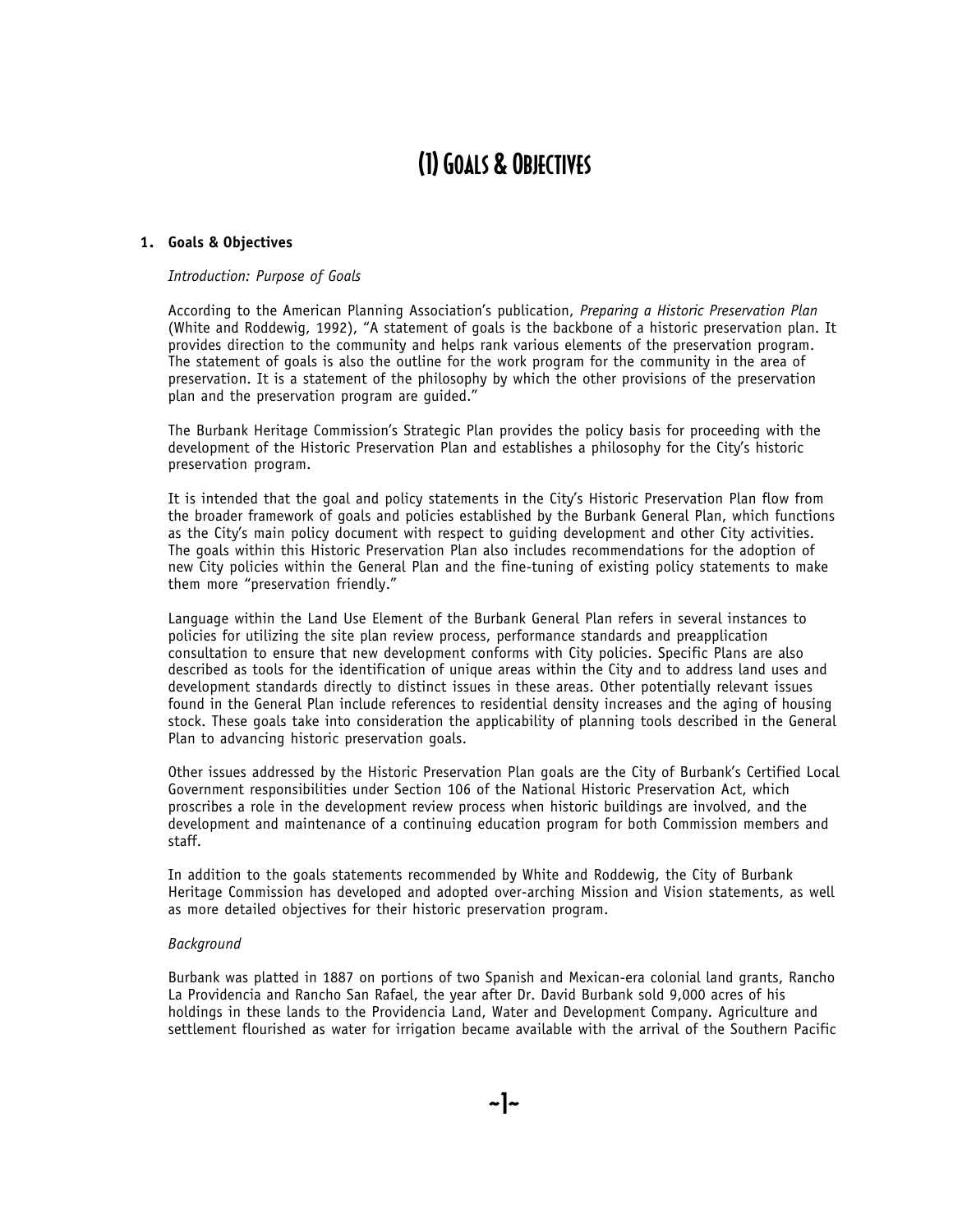Railroad, leading to the incorporation of the City of Burbank in 1911. The establishment of the film and aircraft industries in Burbank during the 1920s and 1930s set the stage for major growth and development, which was to continue at an accelerated pace into World War II and well into the postwar era. The construction of major freeways through and around Burbank during the 1950s both divided the city from itself and linked it to the rapidly growing Los Angeles region.

#### *Mission*

The Mission of the Burbank Heritage Commission is to promote the appreciation and preservation of Burbank's historical and cultural resources, and to advance the understanding and practice of historic preservation.

#### *Vision*

The Burbank Heritage Commission should be recognized throughout the community as the leading advocate of preserving, protecting, and furthering the constructive use of Burbank's historical resources, and as the City's primary forum for historical preservation issues.

#### *Goals*

To achieve our Mission and fulfill our Vision, the Burbank Heritage Commission will pursue the following goals:

- A. Safeguard the heritage of the city by preserving places and structures of merit that further the public appreciation of the City's cultural history.
- B. Encourage public understanding and involvement in the unique architectural and environmental heritage of the City.
- C. Promote the conservation, preservation and enhancement of historical places and structures of merit.
- D. Promote the private and public use of historic places and structures for the education, appreciation and general welfare of the citizens of Burbank.

#### *Objectives*

*Safeguard the heritage of the city by preserving places and structures of merit that further the public appreciation of the City's cultural history.*

#### Specific Objectives:

- 1. Conduct a "windshield" survey.
	- a. Recruit volunteers to assist with the survey, and train the volunteers in the use of survey forms and observation techniques for criteria found in BMC Sec. 31-928(a)(1).
	- b. Designate and publicize a "survey month" during which the survey will be conducted. c. Distribute survey materials, and conduct survey.
	-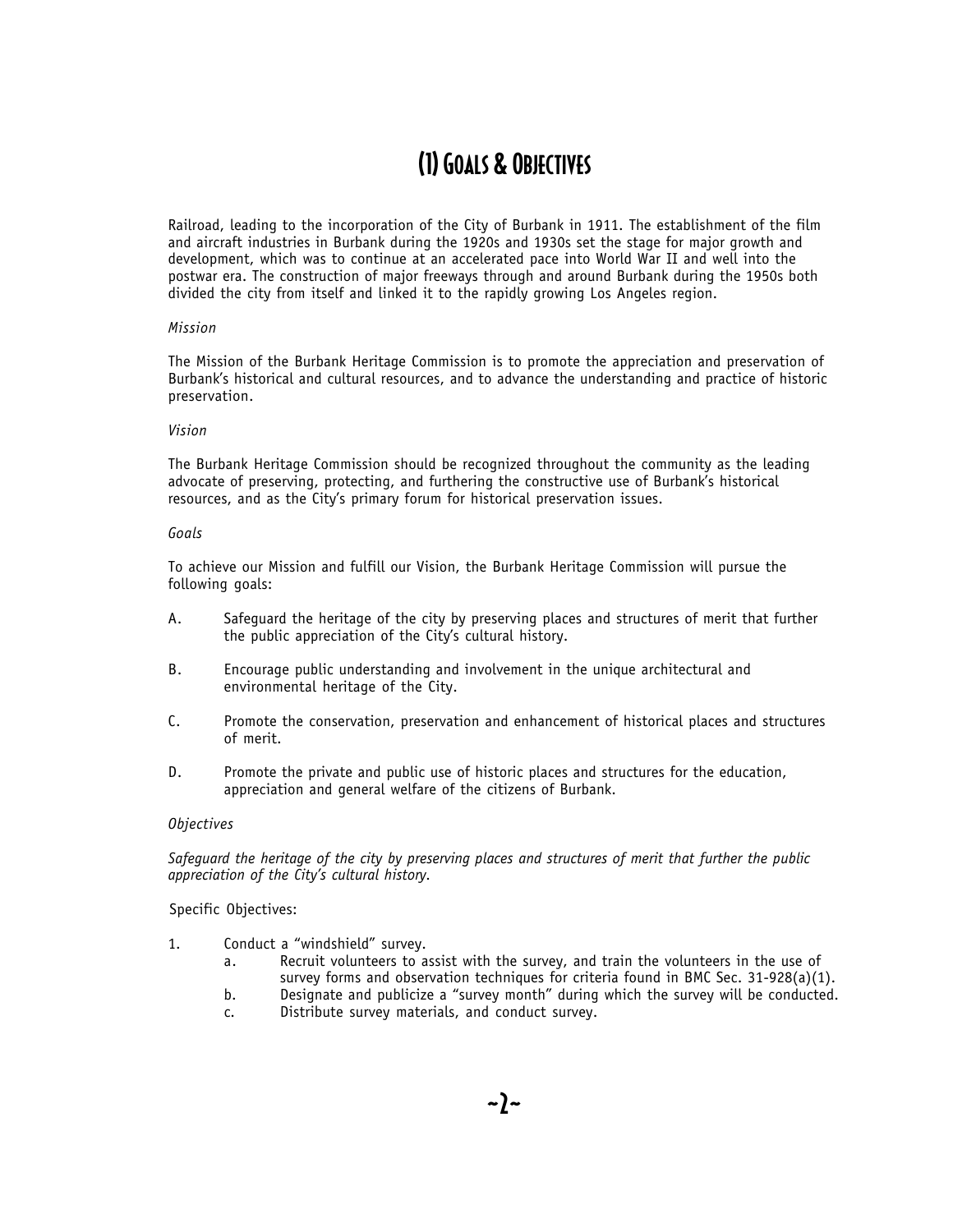- 2. Request authorization from the owners of properties that, on the basis of cursory observation, appear to warrant research being done for the purpose of establishing historical significance.
	- a. Prior to conducting research, or otherwise evaluating properties for the purpose of determining historical significance, send consent forms and an explanation of the preservation/designation program and its implications to the owners of those selected properties.
- 3. Conduct research for the purpose of determining historical significance on those properties for which the property owners have given consent pursuant to BMC Sec. 31-928(a)(2).
	- a. Check City Building Division files to determine histories of subject buildings.
	- Discuss property histories with current and former owners of the subject properties,
	- as well as with other people that may have relevant information on the properties. c. Conduct further research as necessary to determine architectural or historical
	- significance in accordance with the criteria listed in BMC Sec. 31-927.
- 4. Maintain City "Eligibility List," and nominate properties from that list for historical designation.
	- a. In the event that a place, structure or improvement is determined, through the preceding research process, to qualify for historical designation, and if the City Planner obtains a signed, written request by the property owner to proceed in the designation process, as required by BMC Sec. 31-928(b), that place or structure shall be placed on a Citywide Eligibility List.
	- b. Nominate individual properties listed on the Citywide Eligibility List for designation as a Historic Place or Structure of Merit, in accordance with the procedure found in BMC Sec. 31-928(c), including the owner's written consent for designation.
	- c. Maintain files on all properties which have been designated as a Historic Place or Structure of Merit.
- 5. Develop and maintain a record of currently applicable easements, tax incentives and other preservation programs that would benefit historically significant structures.
	- a. Maintain membership in the Certified Local Government program and other historic organizations as a means of keeping current on historic preservation programs and funding sources.
	- b. Research easement and tax incentive programs that are in operation in other cities and locales.
	- c. Maintain a historic preservation library for Commission and public use.
	- d. Develop a working relationship with the Burbank Historical Society for the purpose of sharing historic preservation information and resources.
- 6. Incorporate appropriate historic preservation standards and methods into the development and environmental review process.
	- a. Utilize the Secretary of Interior's Guidelines for Rehabilitation as a design standard within the site plan review process in order to assure the suitability of development involving historically significant properties.
	- b. Employ historic preservation techniques within adopted specific plans in areas where historic properties may be affected.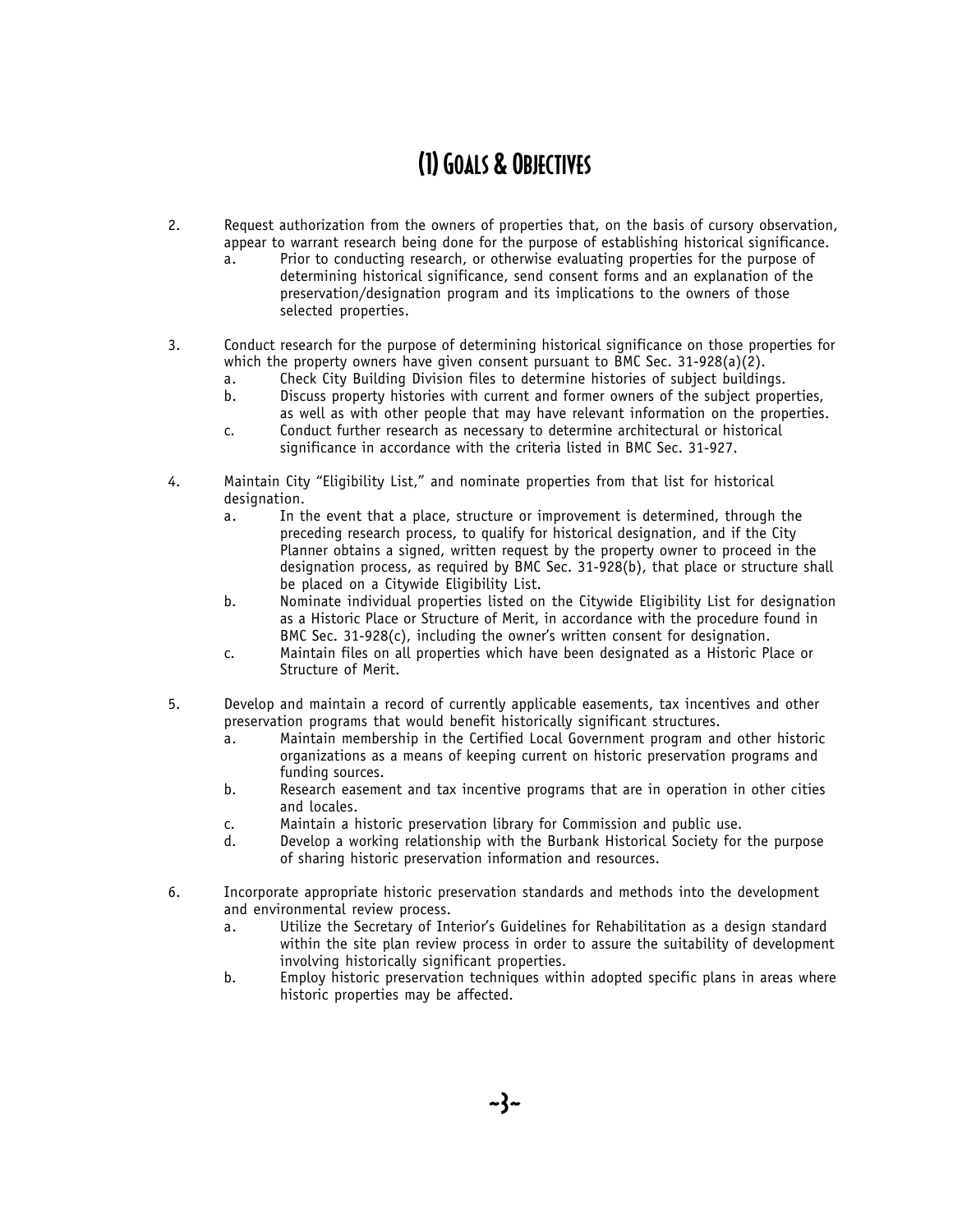- 7. Stabilize blighted or deteriorated historic residential areas through the use of targeted housing rehabilitation and conservation programs and appropriate design standards.
	- a. Increases in densities in historic residential areas should take into consideration the existing historic character of these areas.
	- b. The rehabilitation and reuse of historic residential buildings, where feasible, should be preferred over replacement with new buildings.
	- c. Second dwelling units, where allowed in historic residential areas, should be designed utilizing appropriate historic preservation criteria.
- 8. Promote the preservation and maintenance of historically significant commercial and industrial buildings and districts.

*Encourage public understanding and involvement in the unique architectural and environmental heritage of the City.*

Specific Objectives:

- 1. Develop a program that uses available media to publicize historic activities and events, and which provides a framework for periodically developing educational programs or articles.
- 2. Create a "Historic Preservation" page link to the City's Internet Home Page, to allow residents to access lists and maps of notable historical and cultural resources.
- 3. Continue to distribute forms and brochures relevant to the goals of the Heritage Commission, for the purpose of encouraging public participation.
- 4. Develop a school outreach program to involve children in Burbank history.
	- a. Create and administer contests that further the understanding of local history.<br>b. Develop field trip itineraries that schools may follow.
		- Develop field trip itineraries that schools may follow.
		- c. Prepare instructional programs and materials that teachers may utilize for the presentation of local history lessons.
- 5. Continue to develop a list of famous individuals who have lived in Burbank.
	- a. Conduct research at the local libraries, newspaper archives, and at the Burbank Historical Society.
	- b. Solicit information from the public through newspaper articles and through senior recreation programs.
- 6. Develop a program to involve the community in the photography of places and structures of historic interest.
- 7. Continue to develop and maintain a collaborative relationship with the Burbank Historical Society and Woodbury University, to further the documentation and understanding of the city's resources.
- 8. Encourage both Commission members and staff to pursue continuing education and training in historic preservation.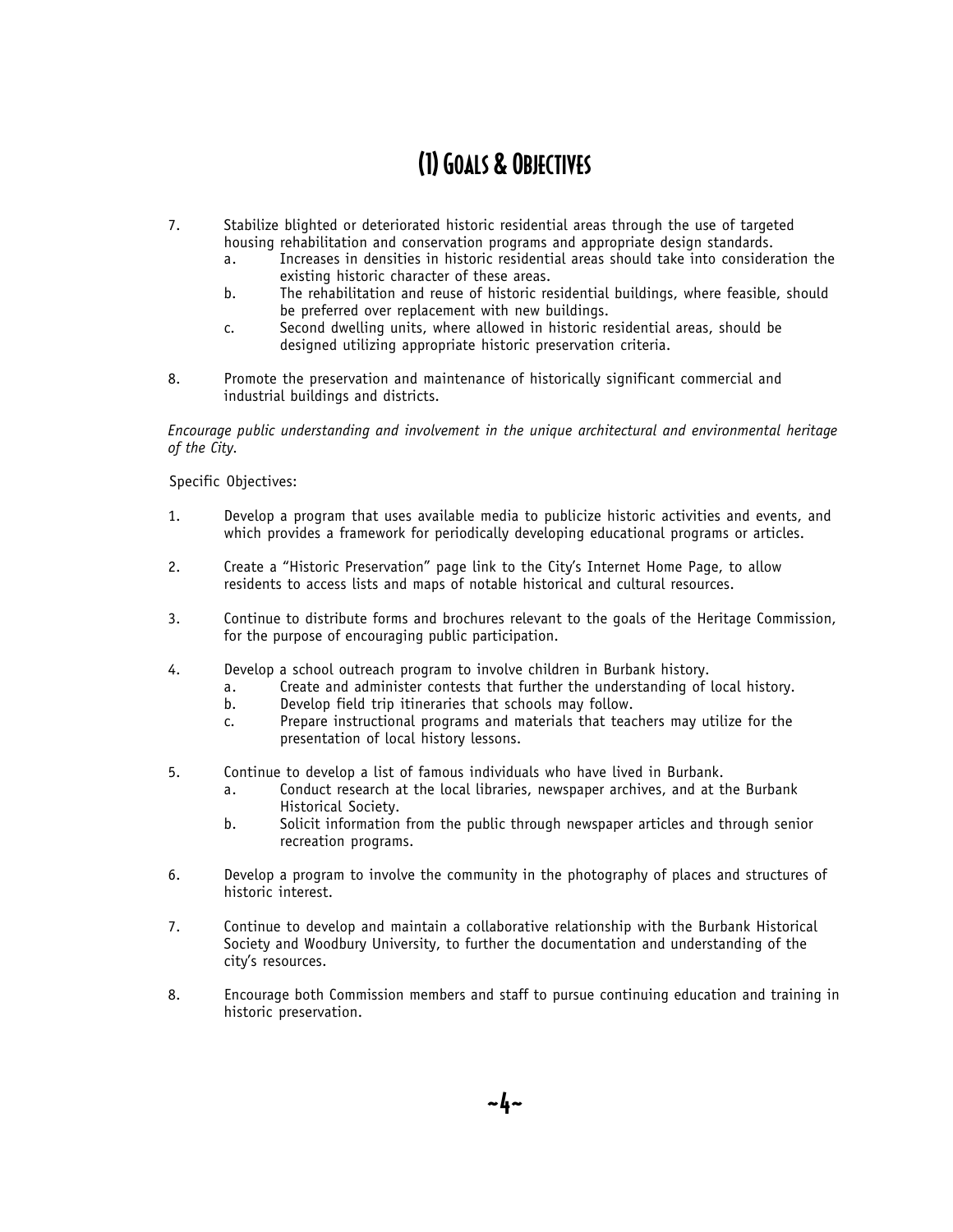*Promote the conservation, preservation and enhancement of historical places and structures of merit.*

Specific Objectives:

- 1. Design and distribute plaques for the recognition of designated Historic Places or Structures of Merit, and for those structures which have not been so designated but which are otherwise deserving of such recognition.
	- a. Locate and receive price lists from commercial producers of architectural plaques, and obtain bids on custom produced plaques.
	- b. Select an appropriate plaque, and distribute to selected properties.
- 2. Create and distribute a guidebook as to the location and description of those structures identified by plaques.
	- a. Obtain lists of historic sites and guidebooks from other cities and organizations, for the purpose of developing a format for the Burbank guide.
	- b. Develop a proposal for financing, producing and distributing the guidebook.
	- c. Produce guidebooks and distribute to appropriate locations and institutions.

*Promote the private and public use of historic places and structures for the education, appreciation and general welfare of the citizens of Burbank.*

Specific Objectives:

- 1. Work with the Park and Recreation Board and Department to develop the "Compass Tree Park" on Lake Street.
- 2. Encourage the creation of a Burbank Air Museum.
	- a. Research the availability of aviation memorabilia.<br>b. Contact people and organizations that are now or h
	- Contact people and organizations that are now or have been involved in the aviation industry, or who are interested in furthering the appreciation of local aviation history, to discuss ideas and interest
	- c. Study methods of having temporary museum display areas in City facilities, and the creation of a permanent air museum in a suitable location.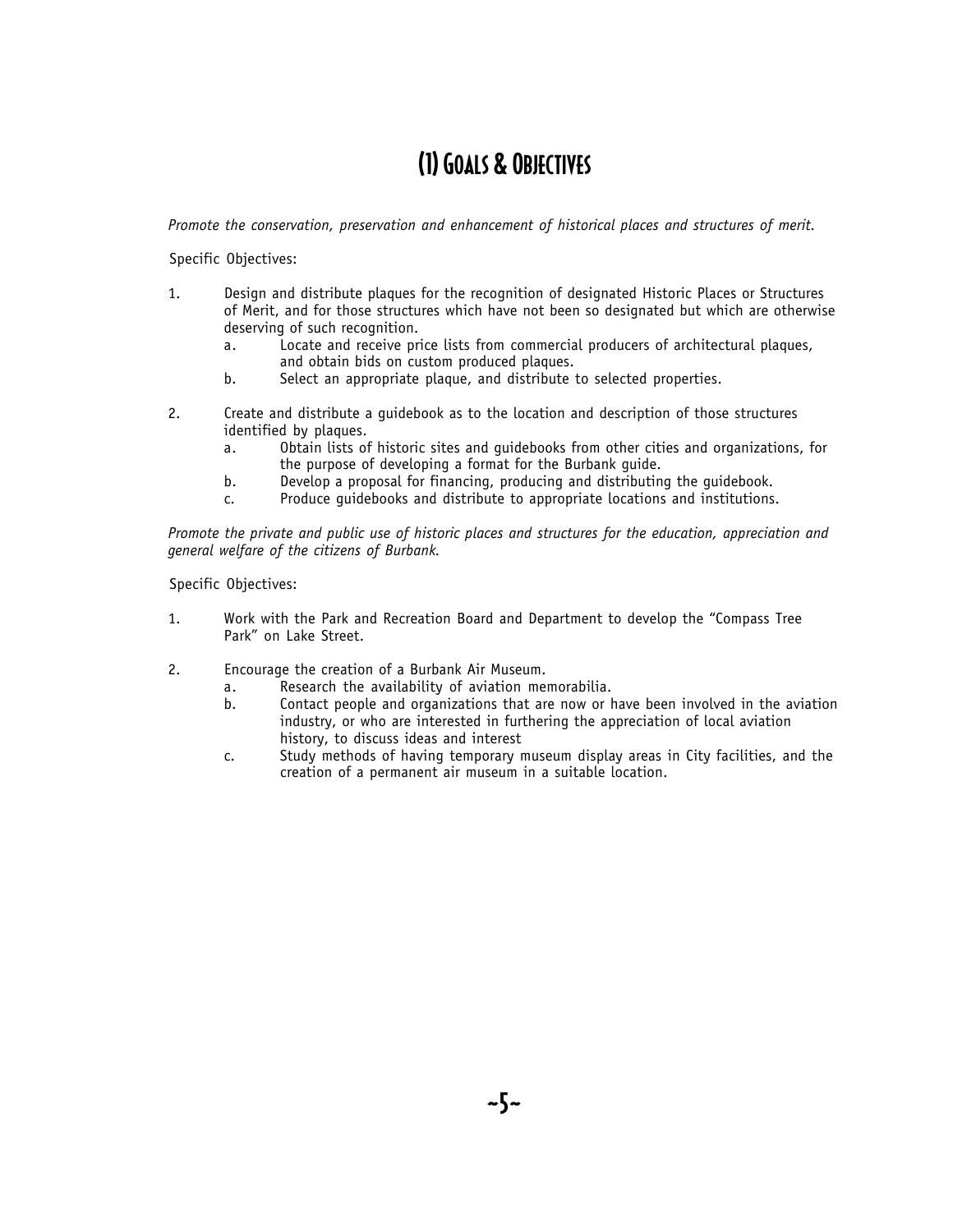### (2) Administrative History

### **2. Administrative History of Historic Preservation Efforts in Burbank**

*Cultural Heritage Ordinance and Heritage Commission*

Historic preservation efforts in Burbank began with the formation of the Burbank Historical Society in 1973 by a small group of local residents. The Burbank Historical Society was officially incorporated in 1975 in order to preserve and collect the history of the community. Although the Society was interested in the preservation of historic buildings, the City at that time lacked a local historic landmarks ordinance.

Through private efforts alone, the Society in 1977 preserved the historic 1887 Mentzer House by moving it to a site on the museum grounds, and restoring it. The society also encouraged historic preservation efforts by recognizing local preservation efforts through the presentation of awards. In addition, the Society established an archive, amassing a large collection of photographic and historic materials to assist in historic property research. Many of its interpretive exhibits highlight the history of the Burbank community with historic photos and maps.

Several Historical Society board members began to promote the development of a more comprehensive preservation program with the City. Concerned about the loss of potential landmarks to redevelopment, Mary Jane Strickland, member of the Burbank Historical Society and Public Information Coordinator for the City of Burbank, requested a "first right of refusal" on properties subject to demolition.

Historical Society Board member and president Ted Garcia also became involved in historic preservation activities when the Southern Pacific Railroad depot was threatened with demolition. The City owned the depot and was planning on rehabilitating the property when the building suffered fire damage. With no preservation ordinance in place to protect historic resources, the City of Burbank opted to demolish the damaged building rather than restore it. The loss of the historic depot served as a catalyst for drafting a historic preservation ordinance for the City of Burbank. Ted Garcia collected ordinances from the cities of Pasadena, Glendale and Los Angeles, and ordinance material from the National Trust for Historic Preservation.

An ordinance drafting committee was formed in 1992, comprised of members from the Historical Society and the Chamber of Commerce. Several versions of the ordinance were considered by the committee. The rights of property owners being a major consideration throughout the process, a somewhat unusual compromise was reached allowing landmarks to be designated only with owner consent to the entire review and designation processes, including background historical research. City of Burbank Ordinance 3381 establishing the Heritage Commission and regulating historic preservation was adopted on September 6, 1994.

In August 1996, the Burbank Heritage Commission voted unanimously to request staff to prepare a motion to the Burbank City Council to amend Section 31-928(2) of the Historic Preservation Ordinance. The section to be amended called for removing the requirement for owner's consent prior to conducting historical background research on a property. Staff deferred this matter to the City Council, which decided not to amend the ordinance.

The Burbank Heritage Commission is composed of two members from the business community, two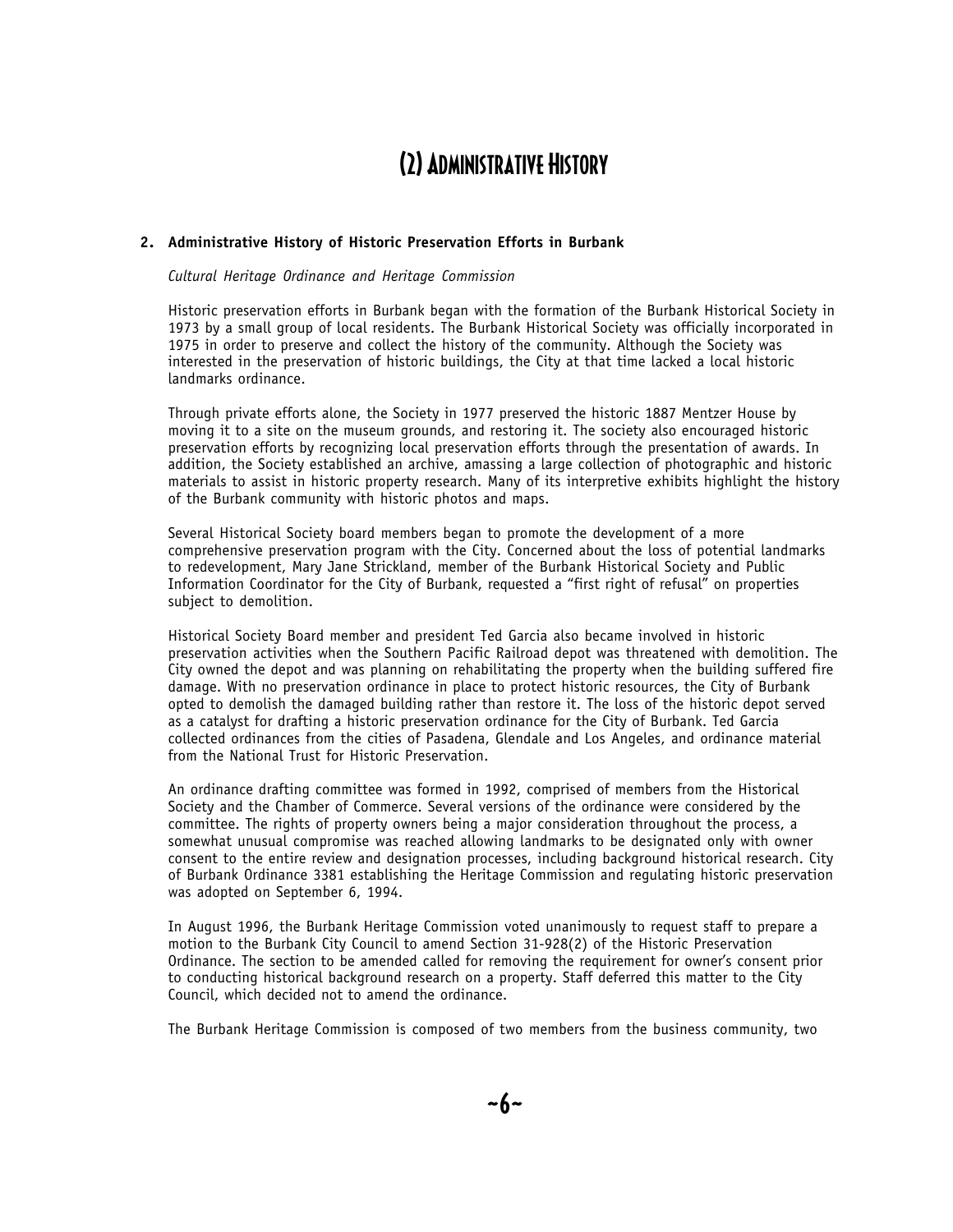### (2) Administrative History

members experienced in historic preservation, and one member at large. The Burbank Historical Society may present a list of names for two members experienced in historic preservation to then be selected by the City Council.

The Burbank Historical Society, headed by Dusty Worthen conducted a windshield survey of historical houses in 1995. The list was presented to the Burbank Heritage Commission, who reviewed it in June of 1995. The following year a survey of Burbank's churches was conducted.

Several unofficial surveys have been conducted in Burbank. In 1987 UCLA graduate student Vance Davis Pomeroy completed his MA degree in Architecture and Urban Planning with a thesis *Burbank Historical Society Historic Preservation Package: Case Files and Recommendations.* Twelve significant buildings in Burbank were identified and thoroughly researched using State Historic Resources Inventory (DPR 523) forms as well as a list compiled of potential buildings and districts to research.

The Heritage Commission established a Strategic Plan for 1998-99 that outlined their mission, vision and action items for the achievement of goals. This Strategic Plan evolved into the Goals section of this Historic Preservation Plan.

#### *Certified Local Government*

The National Historic Preservation Act of 1966 was amended in 1980 to provide for the establishment of a Certified Local Government (CLG) program in each of the fifty states. California's CLG program was adopted by the State Historic Resources Commission in 1985. This program required the California Office of Historic Preservation (OHP) to direct a minimum of 10% of the state's share of the National Historic Preservation Fund to local governments participating in the CLG comprehensive historic preservation planning program. After 1985, special matching grants were awarded by the OHP to CLGs on a competitive basis. The OHP may certify any local government, provided that the local government demonstrates commitments to:

- 1. Enforce appropriate state and local legislation for the designation and protection of historic resources.
- 2. Establish an adequate and qualified historic preservation review commission/board by local law.
- 3. Maintain a system for the survey and inventory of historic properties.
- 4. Provide for adequate public participation in the local historic preservation program, including the process of recommending properties for nomination to the National Register of Historic Places.
- 5. Satisfactorily perform the responsibilities delegated to it by the State.

In 1996 the City of Burbank applied to the State Office of Historic Preservation and was designated as a Certified Local Government (CLG).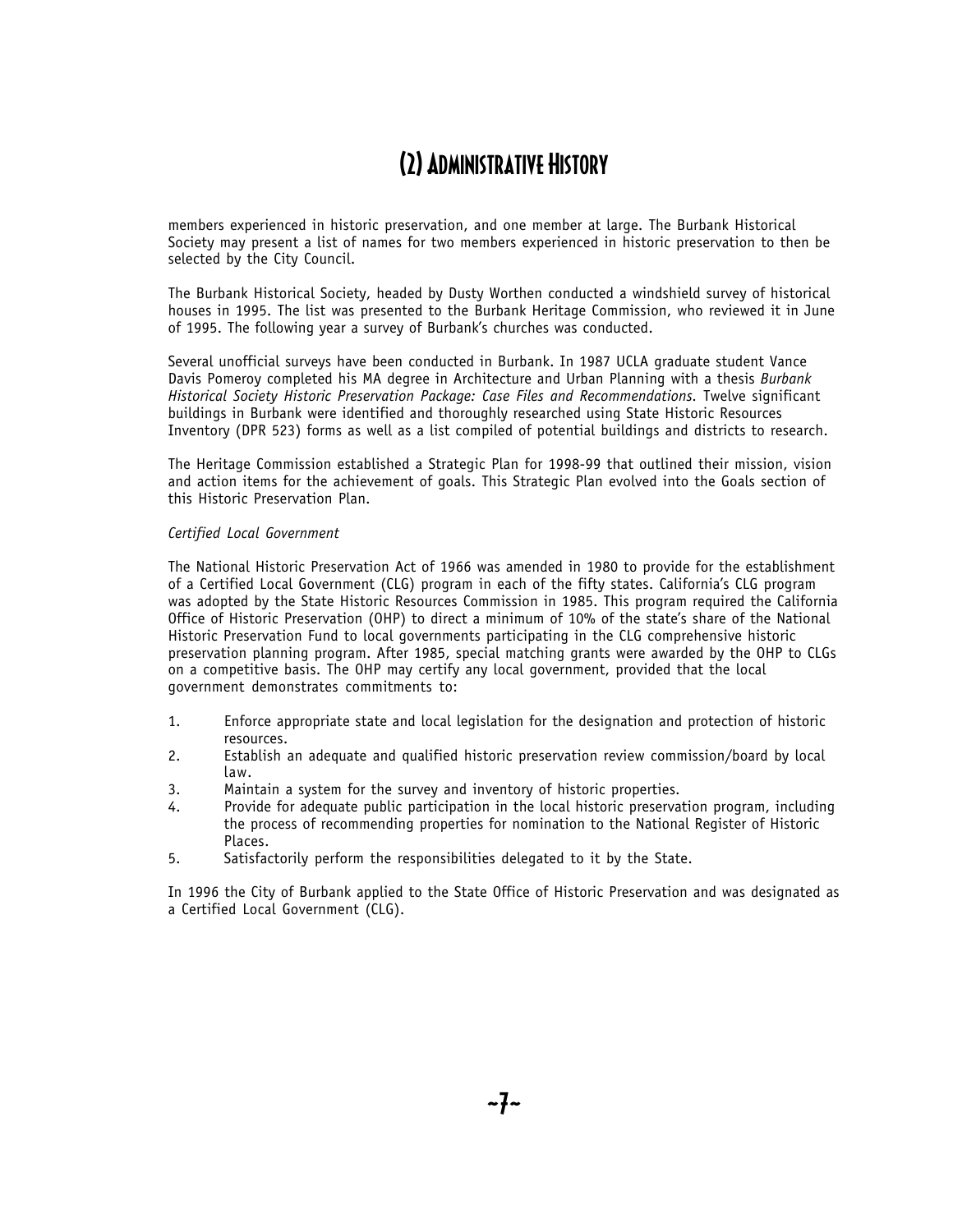#### **3. Historic Context**

Determining the significance of historic resources located within Burbank requires a broad understanding of California and local history. However, the preparation of an in depth history that addresses all the important themes of Burbank's past is not the purpose of this document. Rather, a condensed, thematically organized version of this history has been prepared in order to define the historic periods, themes and potential historic resource types that are likely to be encountered within Burbank.

#### *Neighborhood Characterization*

As a part of this plan, the generalized historical characteristics of the built environment in Burbank were assessed with a neighborhood characterization study. The purpose of the study was to identify the quantity and geographical distribution of historic building types which may be the subject of examination and evaluation at a later date. This study was conducted by investigating representative streets of the City and noting the type and period of development within these areas. The emphasis of the study in terms of classifications was on residential areas, though commercial and industrial land uses were also noted. The results of this study are represented in Figure 1.

Four residential types and one commercial and industrial type were identified:

- TSF Transitional Single Family. These areas are characterized by single family residences generally spanning the period beginning in the 1920s through the immediate post-War era. These areas were probably subdivided during the late 1920s, but were not built out until after the end of World War II. Residences were normally constructed one at a time or in small speculative developments, leading to a large diversity of architectural styles and types. Common building types in these areas include late California Bungalow, Period Revival (Spanish, English/Tudor), and some of the earlier versions of the California Ranch house. A small number of Streamline Moderne residences can be found in these areas, and are particularly notable.
- PWSF Post-War Single Family. These areas appear to have been mainly built out between 1945- 1950, apparently from subdivisions created after World War II. They are characterized primarily by residences reflecting variations on the California Ranch house style, though these areas may also contain small numbers of Period Revival and Streamline Moderne residences. Uniformity of style and period tends to be relatively consistent throughout these areas.
- PWMF Post-War Multiple Family. Relatively limited portions of the City of Burbank were constructed in low-rise multiple family units, mainly after the end of World War II, probably in response to the growth of employment in the defense and film industries. Concentrations also tend to be found on the edges of single family areas, along major streets. Stylistically, they range from late Period Revival types to early Modern styles. A small number of pre-War Streamline Moderne examples may also be found. Many of these multi-family units are architecturally interesting, and they should be regarded as one of Burbank's potentially important building types.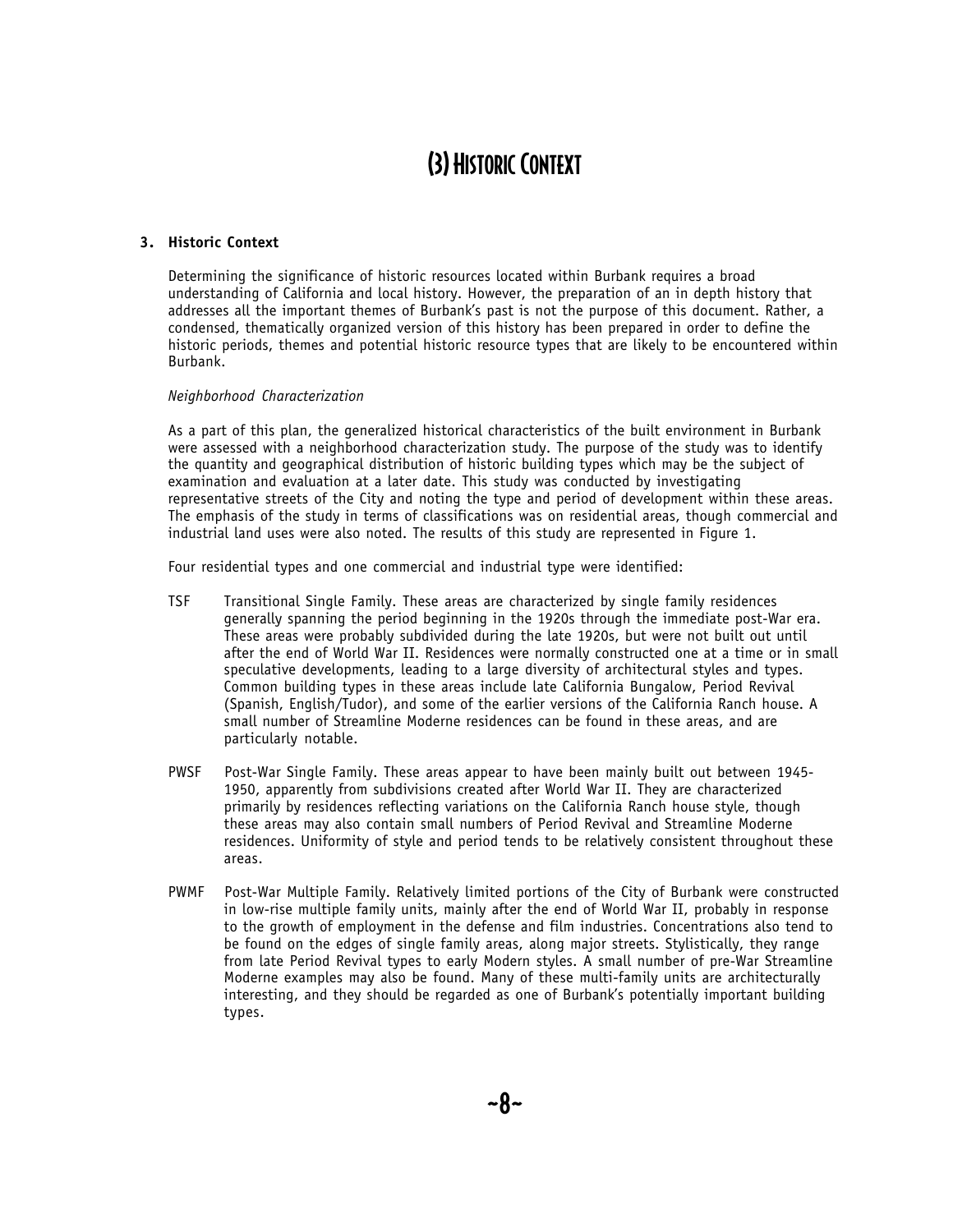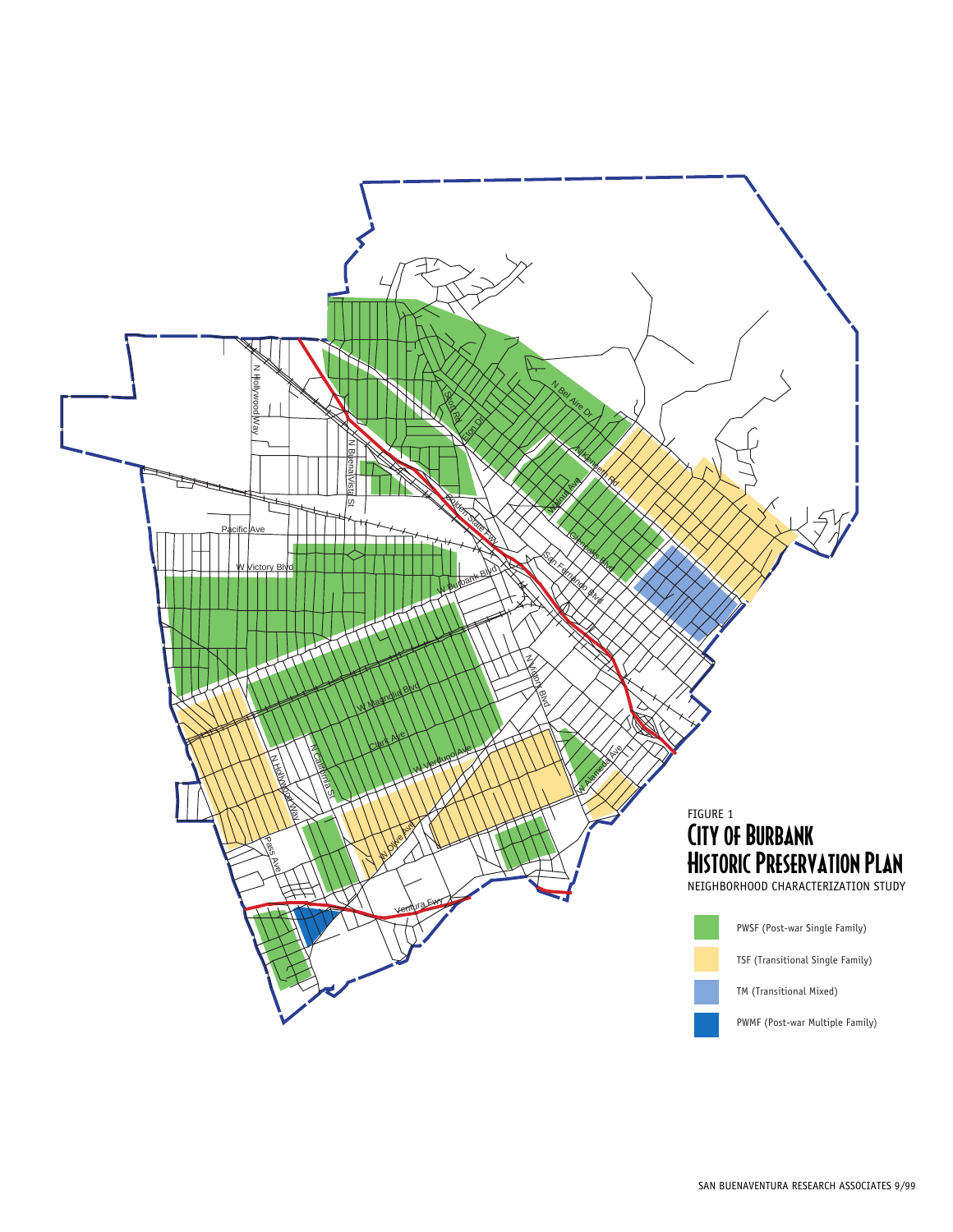- TM Transitional Mixed. These portions of the city are characterized by a mix of California Bungalow and Period Revival style single family dwellings from circa 1910 to circa 1930 with recent multiple family residences. The discontinuity in these areas appear to be mainly the result of the displacement of older single family residences due to the imposition of multiple unit zoning. Although these areas tends to be visually disrupted, they are notable as the locations of many of the city's oldest remaining residences.
- S Strip Commercial (not mapped). A principal feature of Burbank's historic urban form are the numerous commercial strip developments located along major thoroughfares. Notable examples include Burbank Boulevard between Hollywood Way and Victory Boulevard; Magnolia Boulevard between Pass Avenue and Victory Boulevard; and Alameda Street between Keystone and Main streets. Strip commercial development, beginning during the late 1920s and continuing well into the 1950s, is defined by its primary orientation towards the automobile driver. Consequently, signage on the commercial strip tends to be emphasized over the buildings themselves. The architectural and historical importance of this form of roadside architecture is becoming steadily more widely recognized.
- I Industrial (not mapped). Burbank features a wide range of industrial buildings, located mainly in a corridor defined by San Fernando Boulevard and Vanowen Street, on the eastern and southern edges of the airport. Many of these industrial buildings appear to date from the 1930s through the 1950s, and some are unquestionably related to Burbank's key employers, the defense, aerospace and movie industries. Also included in the general definition of industrial are the film studios themselves.

### *Historic Context*

The seven prehistoric and historic periods described below correspond to the broad developmental themes encountered in California as a whole. These themes were refined and localized with specific brackets of years reflecting the defining historical events which marked major changes in physical and cultural landscape. Examples of the types of historic properties which were typically produced by the historic periods are listed as potential property types, meaning that the likelihood for encountering these types of resources within the City of Burbank is substantial.

#### *1. Prehistoric*

At the time of European settlement, the Gabrieliño people had been present in the Los Angeles Basin for several thousand years. The names bestowed upon the Indian groups reflect the missions of which they were a part. Of the estimated 310,000 Native Americans occupying California, some 18,500 people speaking Shoshonean languages lived along the coast and in the valleys between Ventura and Los Angeles counties and inland to the Central Valley. The Gabrieliños developed an extensive trading network between the mainland, the islands and inland settlements. Each of these regions, with its own ecology, provided them with a variety of natural resources. The Gabrieliños lived in both large and small villages throughout what is now Los Angeles County. Archeological remains of those villages have been discovered throughout the county and some of the sites have been recognized as Points of Interest and as Historical Landmarks.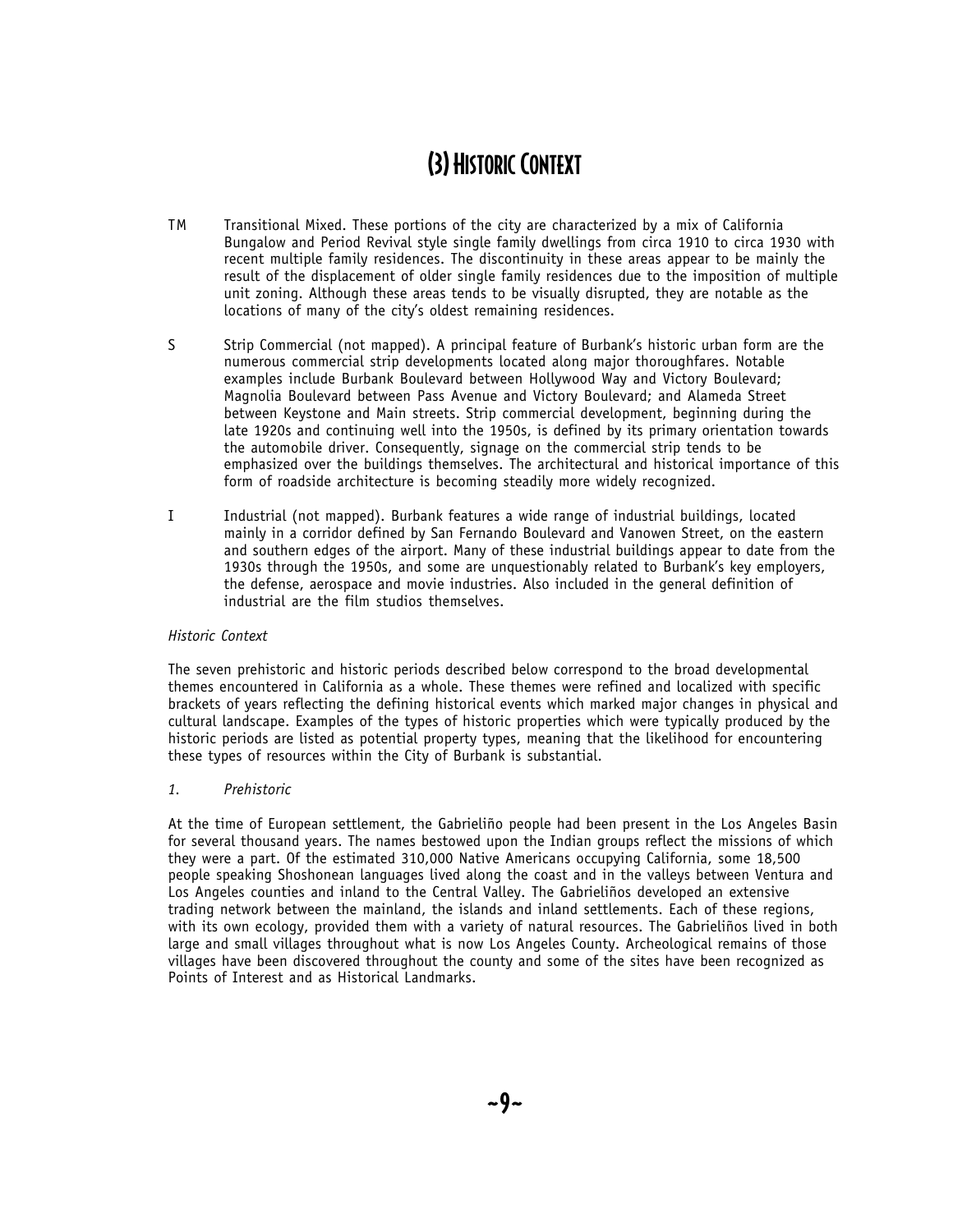#### *2. Mission (1769-1821)*

This historical period constitutes the first organized attempt on the part of Europeans to colonize the remote western extent of the New World. The Mission/Pueblo/Presidio triad, a settlement strategy representing the clerical, civilian and military authority of the Spanish Crown, was implemented during the decades following the overland exploratory expeditions of Alta California conducted by Gasper de Portolá in 1769-70. Although the Missions are the most obvious surviving evidence of the period, other artifacts related to this period are known to remain in some areas.

Defining events:

1769 Portolá Expedition begins 1771 Mission San Gabriel founded within the Los Angeles basin 1775-76 De Anza Expedition 1797 Mission San Fernando founded in the San Fernando Valley

Potential property types:

| adobes                             | missions                   |
|------------------------------------|----------------------------|
| mission outbuildings               | water systems              |
| transportation routes              | coastal shipping locations |
| tanneries                          | aboriginal villages        |
| compass trees along El Camino Real |                            |

*3. Rancho (1784-1847)*

Mexico's independence from Spain, and the political disarray which followed, resulted in the Mexican government's diminished will to retain active interests in Alta California. The Mission system was abandoned, and the lands granted to Mexican loyalists, and to a lesser extent, Anglo settlers. Land use during this period was characterized primarily by extensive cattle ranching and limited dry farming conducted over a wide expanse of Southern California. Within the Burbank region, two ranchos were granted, one by the Spanish government, and one by the Mexican government.

Jose Maria Verdugo had been granted the 36,400 acre Rancho San Rafael in 1784 by the Spanish government for his services as Commandante of the garrison at San Gabriel Mission. The 4,063 acre Rancho La Providencia was granted in 1843 to three men: Vicente de la Osa, Jose Castro and Luis Arenas.

- 1784 First Spanish Rancho granted in Los Angeles County: Rancho San Rafael to Jose Maria Verdugo
- 1817 Four compass trees planted as a halfway mark between Los Angeles and San Fernando Mission
- 1822 Mexican independence from Spain First Mexican land grants in Alta California
- 1834 Mission secularization proclaimed
- 1843 Providencia Rancho granted to three individuals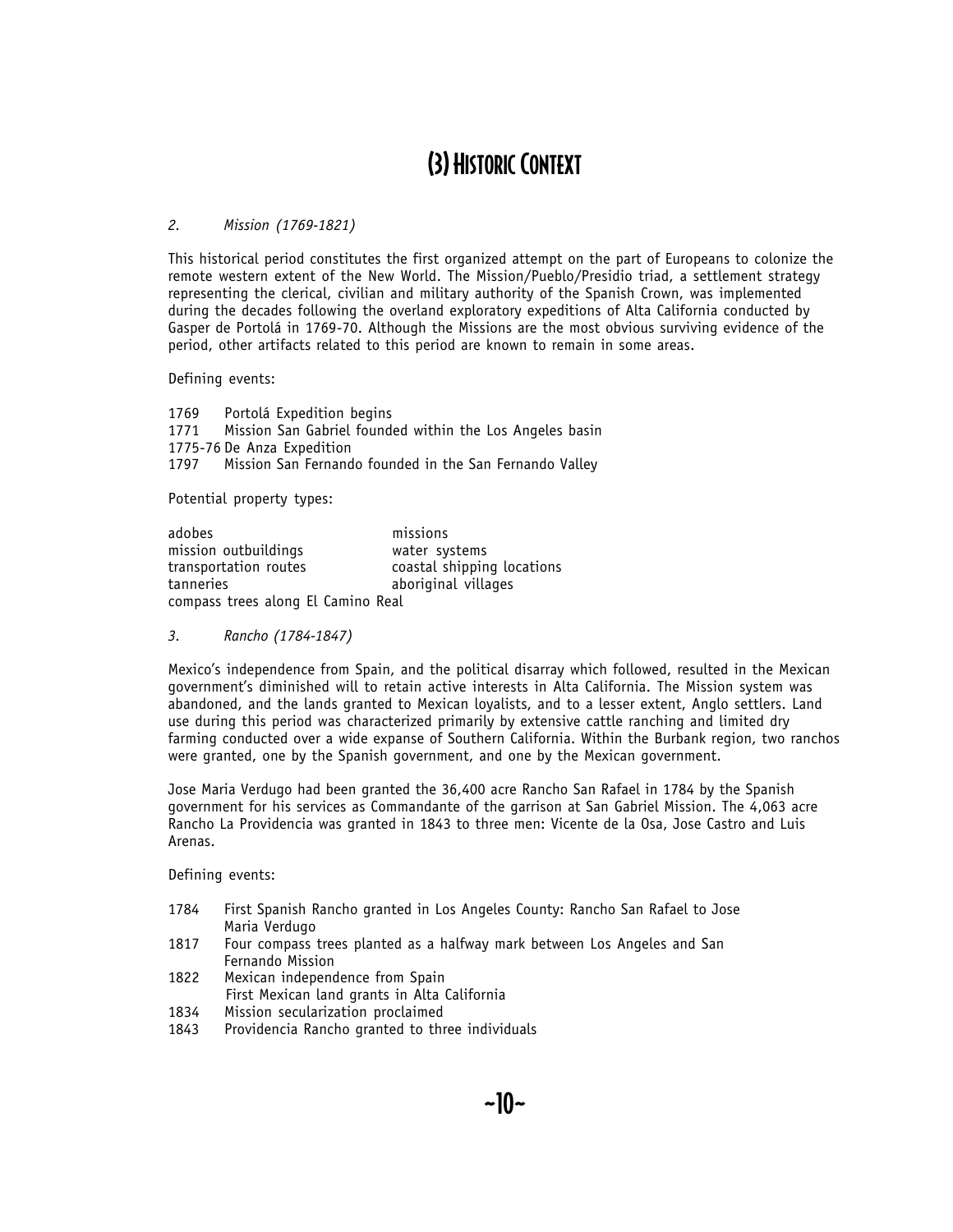1846 Mexican-American War begins

Potential property types:

| adobes/ranchos        | water systems              |
|-----------------------|----------------------------|
| transportation routes | coastal shipping locations |
| aboriginal villages   | agricultural outbuildings  |
| walls and fences      | mines                      |

*4. Anglo-Mexican (1848-1885)*

Mexico's tenuous hold on Alta California came to an end with the Mexican-American War of 1846-48. The influx of Euro-Americans during the decades immediately thereafter rapidly overwhelmed Hispanic cultural influences in Northern California; however, the far less frenzied migration of Euro-Americans to Southern California during this period produced a polyglot Anglo-Hispanic culture. Urban settlements tended to coalesce around the previous centers of Spanish colonial life and commerce: the mission, pueblos and presidios. Rancho life dwindled as disputes erupted over rancho land titles, and a series of drought years drained the profitability from cattle and sheep ranching.

In 1851 Alexander Bell and David W. Alexander became the first American landowners in the San Fernando Valley when they purchased Rancho La Providencia from Vicente de la Osa. Rancho San Rafael, granted to Jose Maria Verdugo in 1784, was divided among his heirs upon his death in 1858. Jonathon Scott traded his 5,745 acre Rancho La Cañada to the Verdugo family for 4,602 acres on the western side of their Rancho San Rafael.

In 1867 La Providencia Rancho was sold again to Dr. David Burbank, who built a ranch house and began to raise sheep and wheat on the ranch. Dry farming was undertaken with wheat being the major crop in the valley, but the droughts of the 1860s and 1870s underlined the need for steady water supplies. During the 1870s and 1880s, David Burbank sold off small acreages to a handful of farming families who settled in the area that was later to become Burbank. They planted fruit trees and raised melons.

The earliest long-distance transportation methods available to valley residents were stagecoach and train. Stagecoaching between Los Angeles and San Francisco through the San Fernando Valley began in 1858. The Southern Pacific Railroad arrived in the San Fernando Valley in 1876, completing the route connecting San Francisco and Los Angeles.

- 1848 Treaty of Guadalupe Hidalgo ends Mexican-American War<br>1850 California Statehood
- California Statehood
- 1858 Butterfield Overland Mail Company stagecoach from Los Angeles to San Francisco
- 1862 Prolonged drought begins
- 1867 Dr. David Burbank purchases 9,200 acre La Providencia Rancho and 4,063 acres of San Rafael Rancho
- 1869 Transcontinental railroad connects San Francisco to eastern U.S.<br>1873 City of San Fernando established
- City of San Fernando established
- 1876 Southern Pacific Railroad completes line between San Francisco and Los Angeles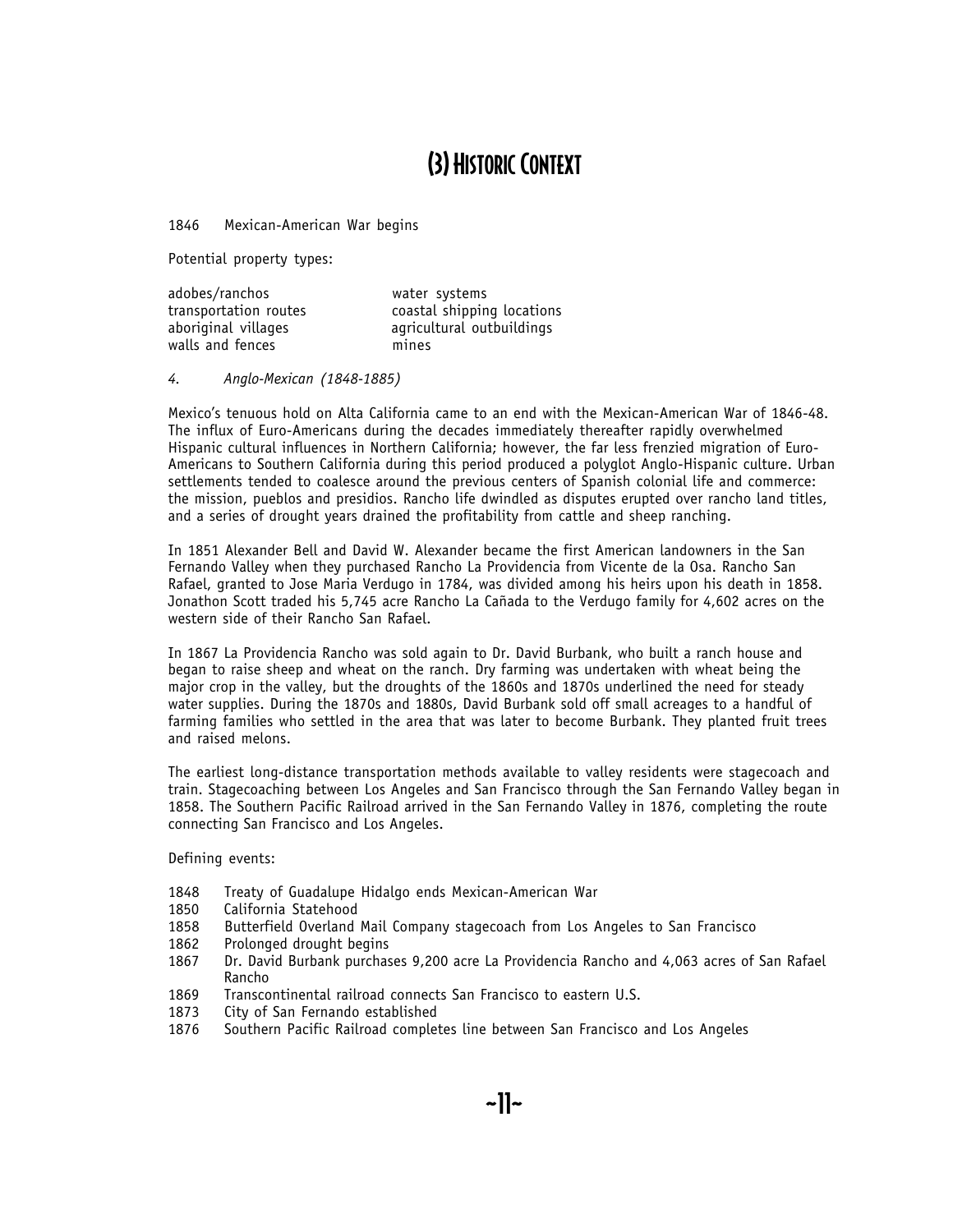1879 Providencia School District established 1883 Providencia Methodist Church established

Potential property types:

| adobes                    | wood frame and brick dwellings |
|---------------------------|--------------------------------|
| commercial buildings      | mills                          |
| water systems             | transportation routes          |
| townsites                 | public buildings               |
| agricultural outbuildings | churches                       |

#### *5. Euro-Americanization (1885-1916)*

The connection of Southern California to the national railroad network in 1876 gave rise to a period of unprecedented regional growth and development. A mass migration from the Eastern United States and Europe beginning in 1885 was precipitated by a rate war between the Southern Pacific and Santa Fe railroads, and by the heavy promotion of the Southern California climate, agricultural potential and arcadian image—frequently by the railroads themselves. The real estate speculative bubble deflated abruptly in 1888, but not before scores of townsites had been platted along the Southern Pacific rail lines. By the close of this period, the rail system in Southern California would be completed and the economic foundation for future growth firmly established.

David Burbank sold approximately 9,000 acres of his Providencia and San Rafael Rancho lands to the Providencia Land, Water and Development Company in 1886. In 1887 the town of Burbank was platted by the company and parcels advertised for sale. The establishment of a water system in 1887 allowed farmers to irrigate their orchards and provided a stronger base for agricultural development.

The arrival of the railroad provided better and faster access for the farmers to bring crops to market. Packing houses and warehouses were built along the railroad corridors. The railroads also provided access to the county for tourists and immigrants alike. A depot was completed at Burbank in 1887.

- 1885 Santa Fe Railroad to Los Angeles completed<br>1886 Providencia Land, Water and Development Co
- Providencia Land, Water and Development Company established to sell rancho lands owned by David Burbank
- 1887 Town of Burbank established by Providencia Land, Water and Development Company
- 1887 Horse car line established First water system established Post Office established Southern Pacific depot built in Burbank
- 1904 Southern Pacific Railroad coast route from Los Angeles to San Francisco completed
- 1906 City's first newspaper, Burbank Review, established
- 1911 Burbank incorporated Arrival of Pacific Electric Railroad San Fernando Road paved
- 1913 Library established
- 1915 Women's Club organized (clubhouse built in 1924)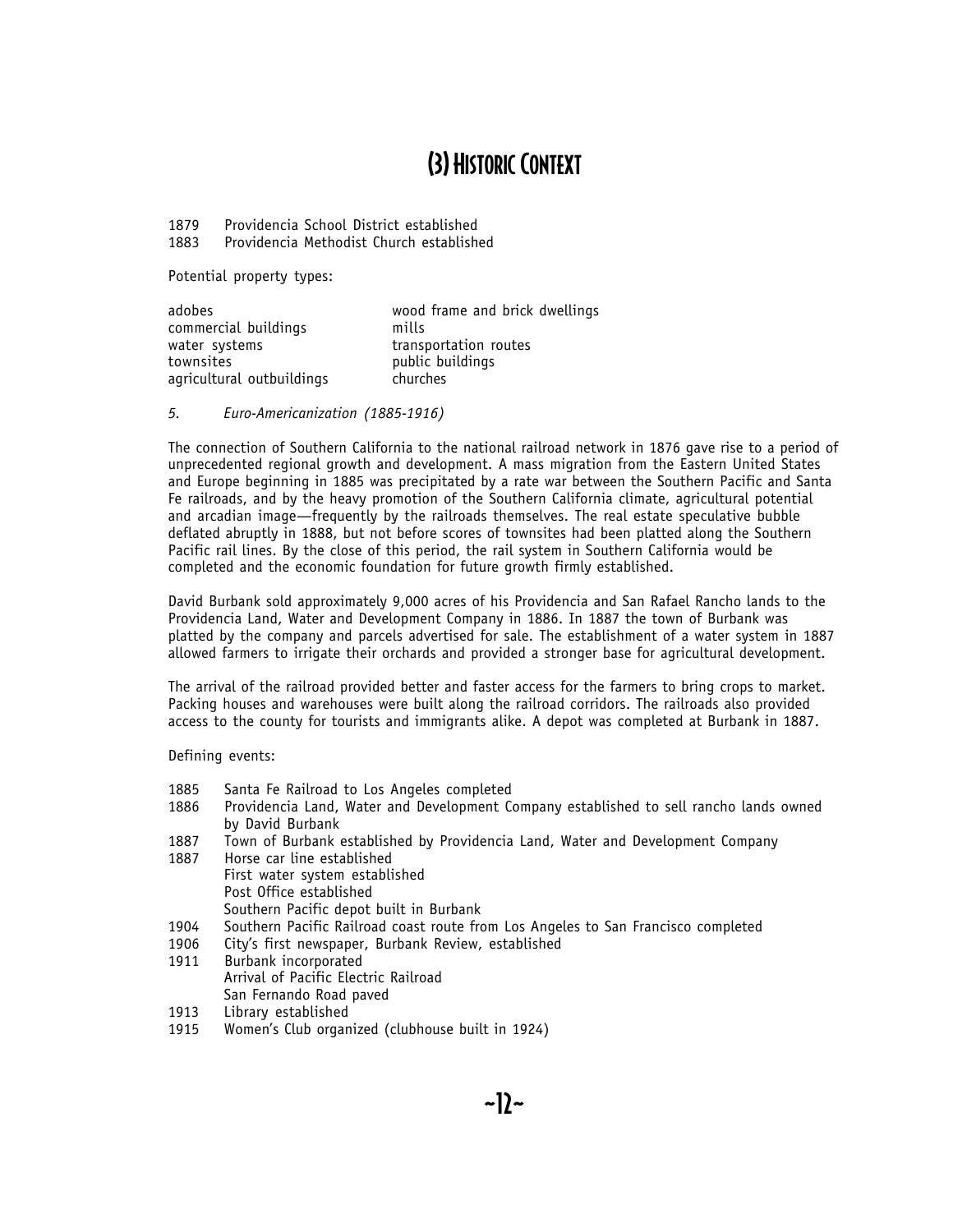1916 Burbank City Hall constructed

Potential property types:

| wood frame and brick dwellings | roads                                       |
|--------------------------------|---------------------------------------------|
| commercial blocks              | townsites                                   |
| churches                       | mills                                       |
| agricultural outbuildings      | rail-related buildings, structures, objects |
| railroad rights-of-way         | railroad depots                             |
| public buildings               | bridges                                     |
| industrial buildings           | warehouses                                  |
| packing houses                 | stables                                     |
| street car lines               |                                             |

*6. Regional Culture (1917-1945)*

This period is characterized by the establishment of a well defined regional image in economic, social and cultural terms. The successful importation of water from the Owens Valley in 1913 was at once a bold and ingenious engineering feat—an indication of Southern California's leaders' resolve and a clear signal of the limitless potential of the land. While the boom of the 1880s proved fragile and short-lived, the expansive period of the 1920s was broad-based, and secured by a diversity of industries, particularly entertainment, aircraft, automobile and manufacturing.

The 1920s and 1930s witnessed the establishment of the movie industry in Burbank. National Pictures, Warner Brothers, Columbia Pictures and Walt Disney Studios all located in Burbank during this era.

World War II brought major changes to Burbank. The population soared with the growth of the aircraft industry leading to the development of new housing tracts, the establishment of St. Joseph's Hospital and the opening of the new City Hall building in 1943. Lockheed moved to Burbank in 1928, and within ten years employed 2,300 individuals. With the outbreak of war, Lockheed doubled their aircraft plant and by 1941, employment soared to 16,659.

- 1917 U.S. enters World War I
- Moreland Motor Truck Manufacturing Company established
- 1918 Hinckley Beach Cannery established (became Libby-McNeil & Libby-1919)
- 1922 Burbank Chamber of Commerce organized
- 1922-24 46 subdivisions on 450 acres; four annexations of 300 acres—Magnolia Park Subdivision (2,500 units)
- 1923 Burbank-Hollywood bus line created
- 1926 David Burbank Ranch sold to National Pictures (purchased by Warner Brothers in 1929)
- 1927 Five miles of paved streets increased to 125 miles Council-Manager form of government approved by voters Park Board established to preserve Pepper trees—planted 30,000 additional trees
- 1928 Lockheed moves into Mission Glass Works Building United Airport established—terminal completed in 1929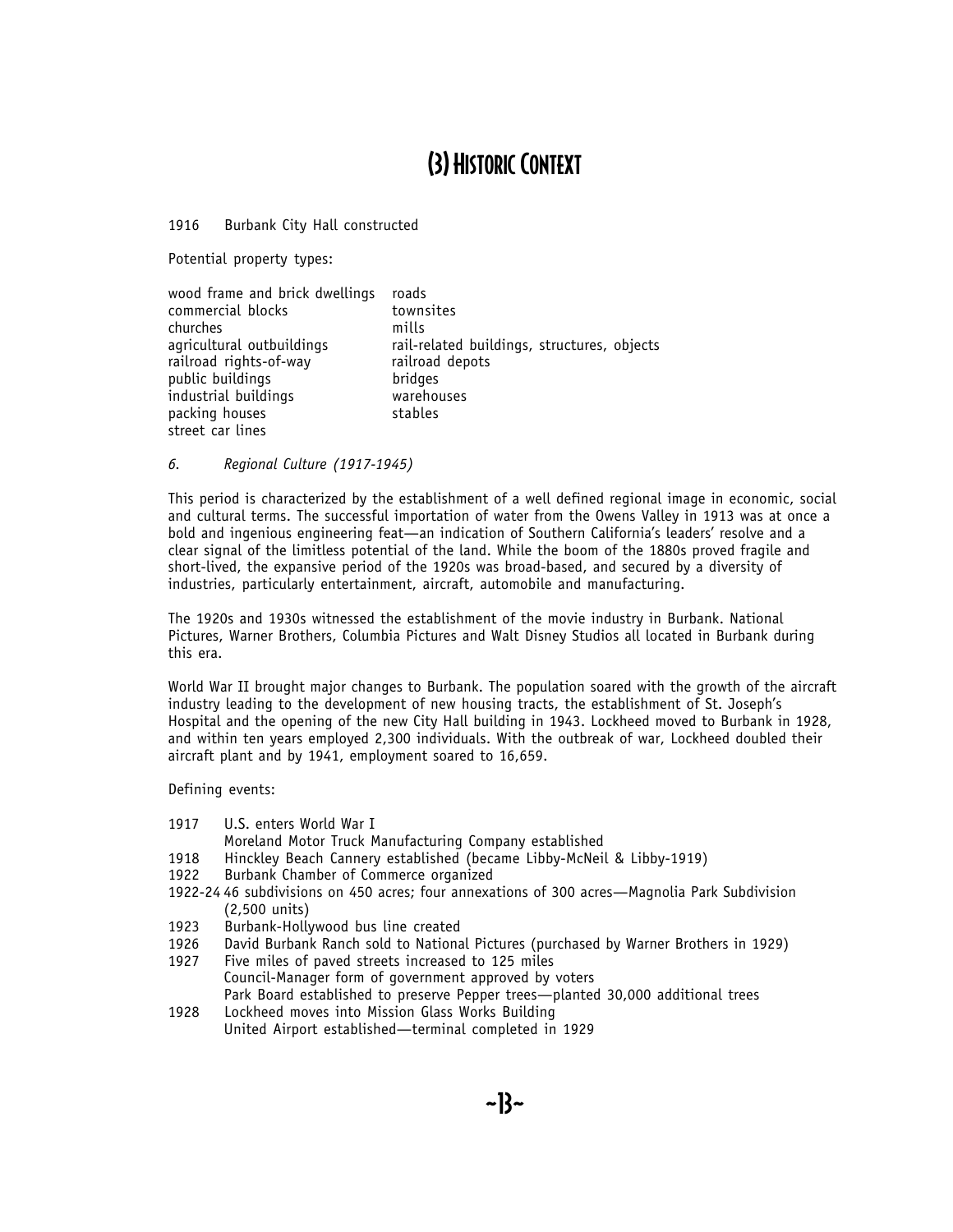Boeing Air Transport purchases 240 acres

- 1933 Cahuenga Pass opened as high speed automobile connection to Los Angeles
- 1934 Columbia Pictures purchases 40 acres
- 1935 Library and fire station built with local and SERA funds<br>1938 Walt Disney purchases 51 acres and moves to Burbank
- Walt Disney purchases 51 acres and moves to Burbank
- 1940 Magnolia Theater completed<br>1941 U.S. enters World War II
- U.S. enters World War II
- 1942 Lockheed expands from 240 to 550 acres Housing shortage—multiple family dwellings built Seven new elementary schools built in 1940s
- 1943 St. Joseph's Hospital constructed City Hall opened

Potential property types:

| wood frame and brick dwellings  | warehouses                                 |
|---------------------------------|--------------------------------------------|
| commercial blocks               | tunnels                                    |
| churches                        | industrial & manufacturing buildings       |
| roads, highways                 | movie studios and theaters                 |
| electric railroad rights-of-way | public buildings                           |
| airports                        | bridges                                    |
| military facilities             | oil-related buildings, structures, objects |

*7. Postwar Suburbanization and Cold War (1946-1970)*

Following the Second World War, the military presence in Burbank continued to expand. Lockheed employees numbered 66,500 and expanded from aircraft to include spacecraft, missiles, electronics and shipbuilding.

The completion of three major freeways through and around Burbank , the Golden, Ventura and Hollywood freeways, brought further opportunities for development and enabled commuting. With little land left to develop in Burbank, a Master Plan Study in 1962 encouraged the construction of highrise buildings and underground parking.

Defining events:

- 1950 Population doubles in ten years, reaching 78,577 Starlight Bowl opened
- 1951 NBC moves to Burbank, purchases 19 acres<br>1952 NBC adds 50 acres to studio site
- NBC adds 50 acres to studio site John Muir High School built
- 1954 Fire Station built at Olive near Glenoak New County courts building constructed Hollywood Freeway constructed

1950-55 Three new elementary schools built

- 1960 Ventura Freeway completed<br>1961 City Hall Annex dedicated
- City Hall Annex dedicated
- 1962 Master Plan Study for Burbank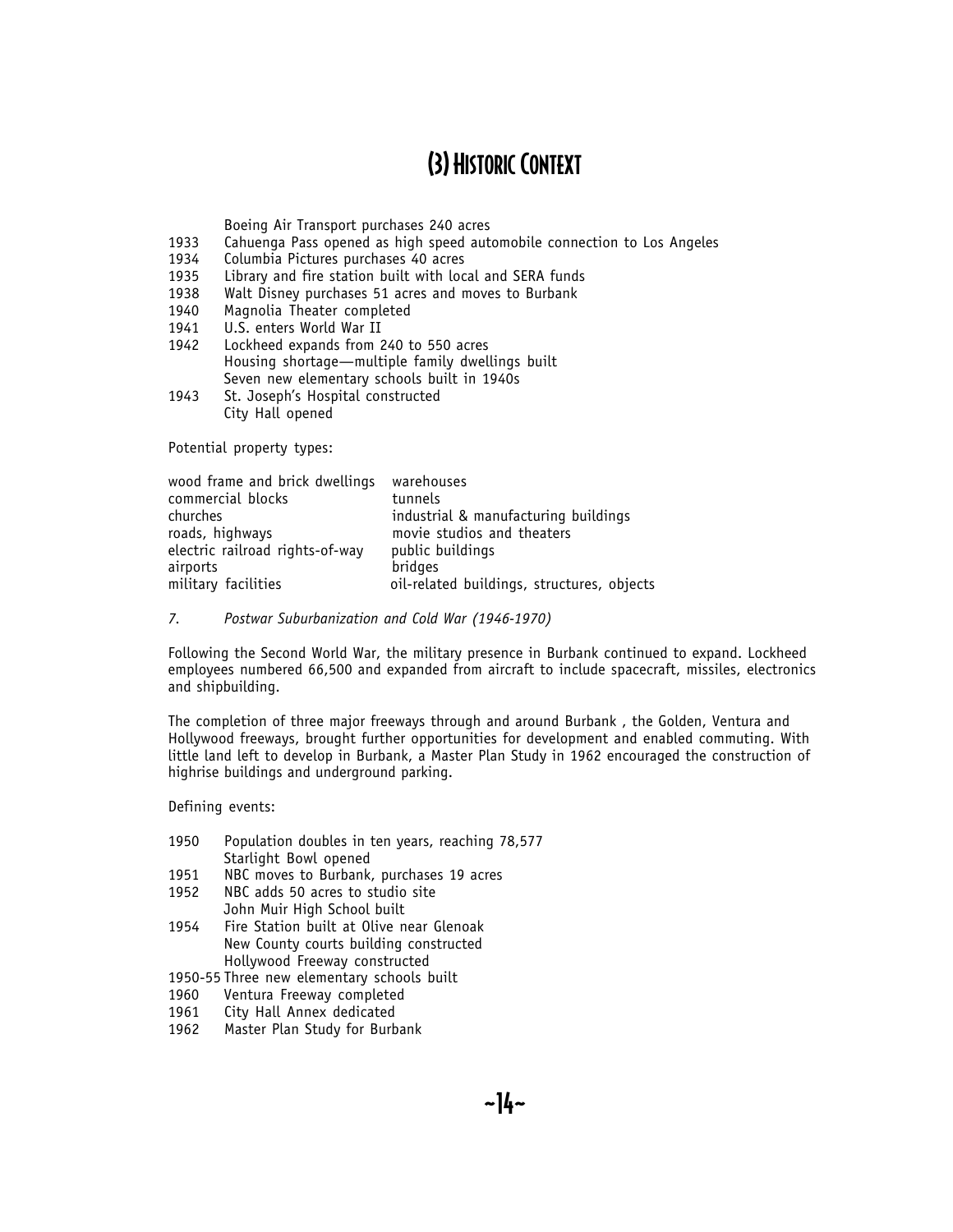1963 New main library building constructed<br>1966 Municipal Services building completed

Municipal Services building completed

City beautification plan developed—remaining sycamore "compass trees" identified 1967 Opening of Golden Mall in downtown

1960-70 32,701 dwelling units built (90% apartments)

Potential property types:

wood frame dwellings public buildings<br>
commercial blocks bridges commercial blocks<br>freeways freeways television studios<br>aerospace buildings industrial & manuf

aerospace buildings<br>subdivisions industrial & manufacturing buildings<br>multiple unit dwellings multiple unit dwellings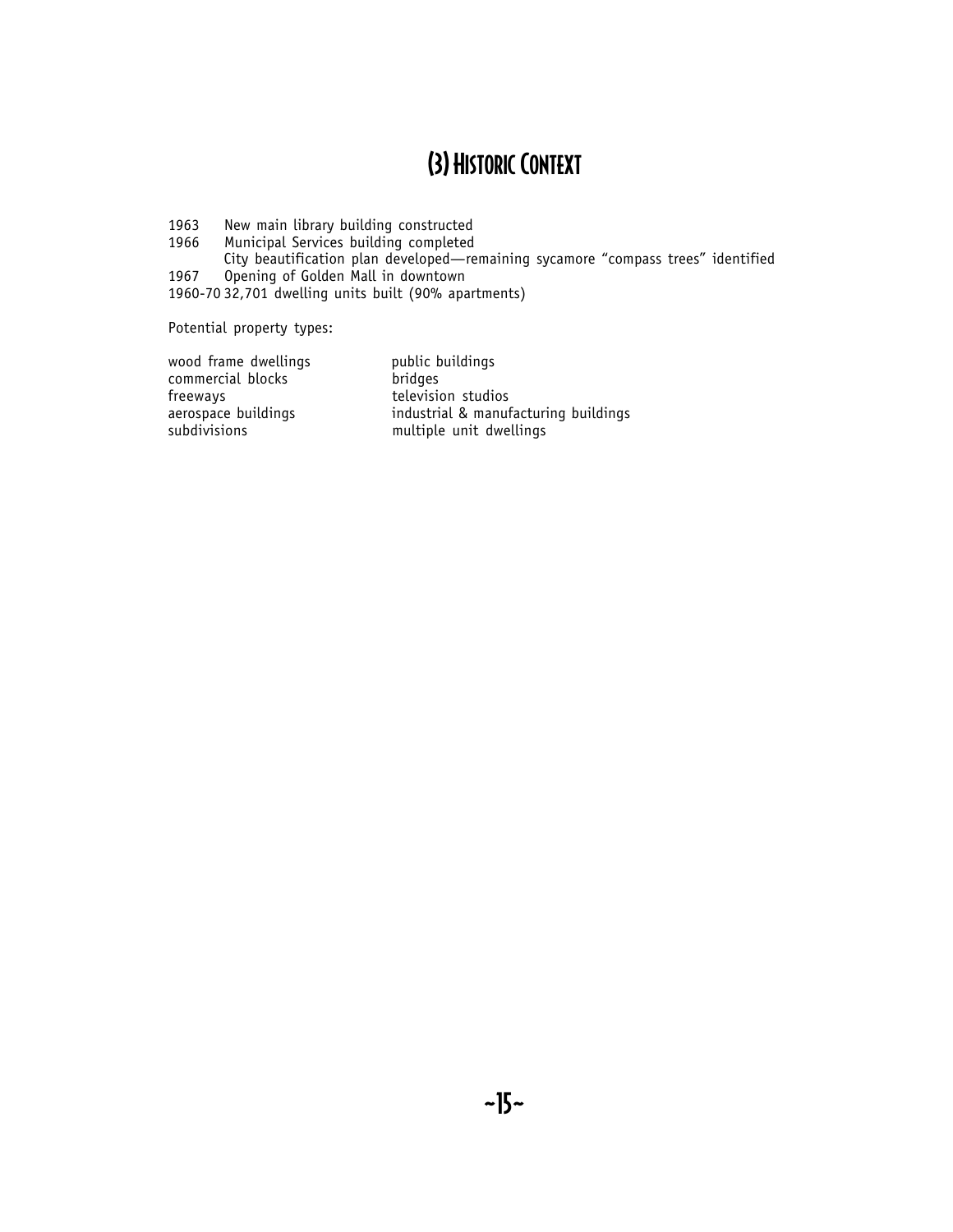### **4. Regulatory Setting for Historic Resources Management**

#### *Local Regulations: Burbank Cultural Heritage Ordinance*

The Burbank Cultural Heritage Ordinance, adopted by the City Council in 1994 as Ordinance 3381, establishes ten criteria for designating a property as an Historic Place or Structure of Merit. These criteria are patterned generally along the lines of the National Register of Historic Places, but depart from them substantially in wording, terminology and detail. A property may be eligible for designation if:

- a. It exemplifies or reflects special elements of the City's cultural, social, economic, civic, aesthetic, engineering, architectural, or natural history;
- b. It is identified with persons or events significant in local, regional, state, or national history; c. It embodies distinctive characteristics of a style, type, period, design ideology, or method of
- construction, or is a valuable example of the use of indigenous materials or craftsmanship; d. It is representative of the work of a notable builder, designer, or architect;
- e. It contributes to the significance of an historic area, being a geographically definable areas possessing a concentration of not less than fifty percent (50%) of historic or scenic properties which contribute to each other and are unified aestheically by plan of physical development;
- f. It has a unique location or singular physical characteristic(s) or is a view or vista representing an established and familiar visual feature of a neighborhood, community, or the City of Burbank;
- g. It embodies elements of architectural design, detail materials or craftsmanship that represent a significant structural or architectural achievement or innovation;
- h. It is similar to other distinctive properties, sites, areas, or objects based on historic, cultural, or architectural motif;
- i. It reflects significant geographical patterns, including those associated with different eras of settlement and growth, particular transportation modes, or distinctive examples of park or community planning;
- j. It is one of the few remaining examples in the City, state, region, or nation possessing distinguishing characteristics of an architectural or historical type or specimen.

The ordinance provides for the City Planner to maintain "an inventory of potentially significant historic places, structures and improvements." However, the City Planner must obtain written property owner consent "to proceed with research and evaluation" (e.g., to undertake propertyspecific research) in order to establish the historical significance of properties. This owner-consent requirement does not apply to the general public.

Properties which appear to be eligible for designation may advance on the "Citywide Eligibility List," subsequent to the City Planner obtaining written consent to this listing from the property owner within 60 days of notification. A failure on the part of the property owner to respond to the City's request for listing within the specified period results in the property not being placed on the Citywide Eligibility List. Listed properties are forwarded to the Heritage Commission for their consideration for designation as an Historic Place or Structure of Merit. Property owner consent to designation is again required in the form of a recordable deed restriction. The Commission's findings are advisory in nature, and are forwarded to the City Council for hearing.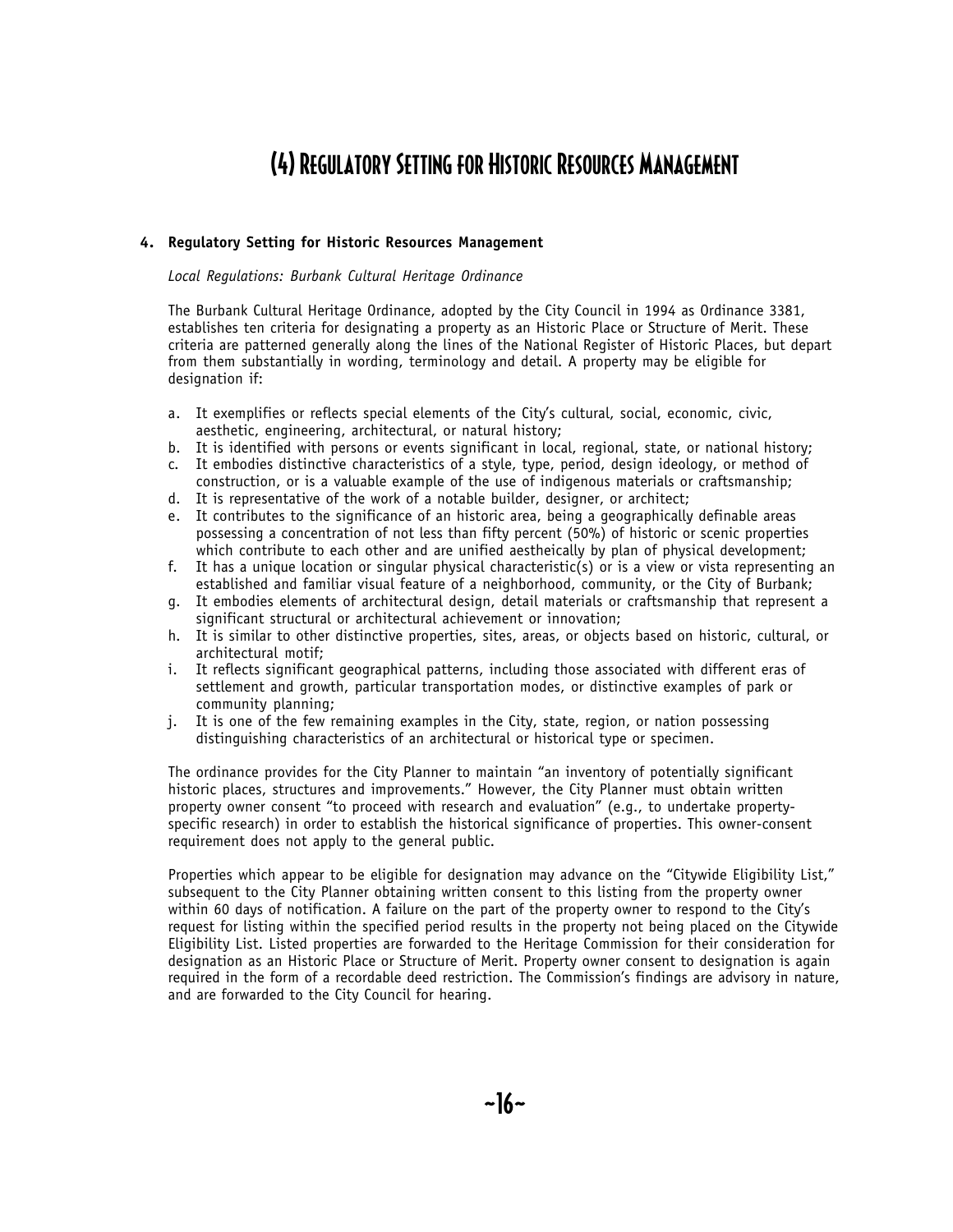The ordinance requires the owner of a property to obtain a permit in order to "demolish, construct, move, change the appearance of or make alterations to any designated place, structure or improvement of merit." The permit application is forwarded to the Heritage Commission, which determines whether the proposed activity will "significantly affect the purposes of this article." If the Commission determines that the proposed activity "will or may significantly affect the purposes of this article," the preparation of an EIR is mandated. The ordinance specially provides for City Council approval of the proposed activity "if it determines that the benefits of the proposal outweigh the adverse effects."

#### *State Regulations: The California Environmental Quality Act*

The California Environmental Quality Act (CEQA) requires evaluation of project impacts on historic resources, including properties "listed in, or determined eligible for listing in, the California Register of Historic Resources [or] included in a local register of historical resources." A resource is eligible for listing on the California Register of Historical Resources if it meets any of the criteria for listing, which are:

- A. Is associated with events that have made a significant contribution to the broad patterns of California's history and cultural heritage;
- B. Is associated with the lives of persons important in our past;
- C. Embodies the distinctive characteristics of a type, period, region, or method of construction, or represents the work of an important creative individual, or possesses high artistic values; or
- D. Has yielded, or may be likely to yield, information important in prehistory or history.

The California Register may also include properties listed in "local registers" of historic properties. A "local register of historic resources" is broadly defined in §5020.1 (k), as "a list of properties officially designated or recognized as historically significant by a local government pursuant to a local ordinance or resolution." Local registers of historic properties come essentially in two forms: (1) surveys of historic resources conducted by a local agency in accordance with Office of Historic Preservation procedures and standards, adopted by the local agency and maintained as current, and (2) landmarks designated under local ordinances or resolutions. (Public Resources Code §§ 5024.1, 21804.1, 15064.5)

By definition, the California Register of Historic Resources also includes all "properties formally determined eligible for, or listed in, the National Register of Historic Places," and certain specified State Historical Landmarks. The majority of "formal determinations" of NRHP eligibility occur when properties are evaluated by the State Office of Historic Preservation in connection with federal environmental review procedures (Section 106 of the National Historic Preservation Act of 1966). Formal determinations of eligibility also occur when properties are nominated to the NRHP, but are not listed due to the absence of owner consent.

The criteria for determining eligibility for listing on the National Register of Historic Places (NRHP) have been developed by the National Park Service. Properties may qualify for NRHP listing if they:

- A. are associated with events that have made a significant contribution to the broad patterns of our history; or
- B. are associated with the lives of persons significant in our past; or
- C. embody the distinctive characteristics of a type, period, or method of construction or that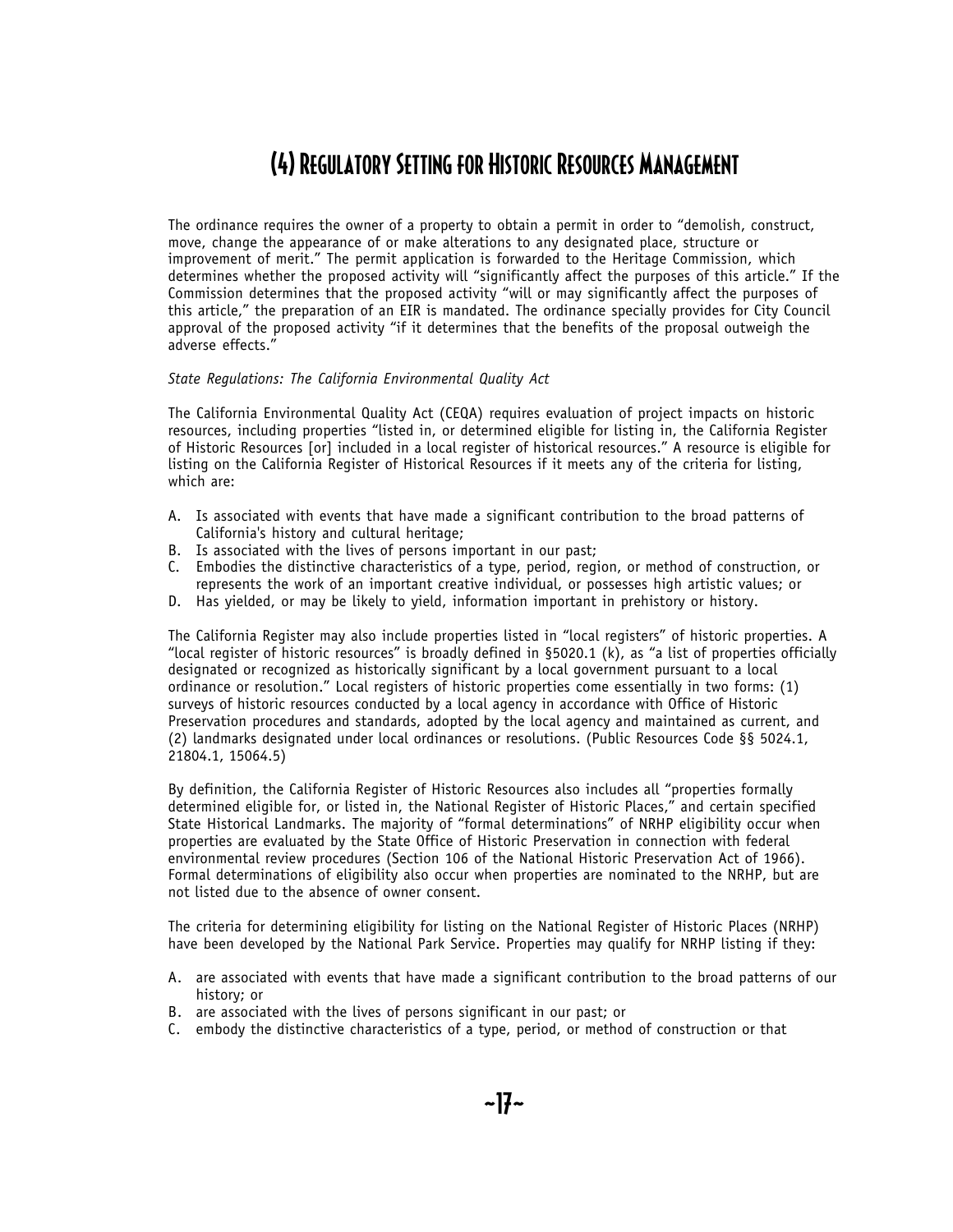represent the work of a master, or that possess high artistic values, or that represent a significant and distinguishable entity whose components may lack individual distinction; or D. have yielded, or may be likely to yield, information important in prehistory or history.

According to the National Register of Historic Places guidelines, the "essential physical features" of a property must be present for it to convey its significance. Further, in order to qualify for the NRHP, a resource must retain its integrity, or "the ability of a property to convey its significance."

The seven aspects of integrity are: Location (the place where the historic property was constructed or the place where the historic event occurred); Design (the combination of elements that create the form, plan, space, structure, and style of a property); Setting (the physical environment of a historic property); Materials (the physical elements that were combined or deposited during a particular period of time and in a particular pattern or configuration to form a historic property); Workmanship (the physical evidence of the crafts of a particular culture or people during any given period of history or prehistory); Feeling (a property's expression of the aesthetic or historic sense of a particular period of time), and; Association (the direct link between an important historic event or person and a historic property).

The relevant aspects of integrity depend upon the National Register criteria applied to a property. For example, a property nominated under Criterion A (events), would be likely to convey its significance primarily through integrity of location, setting and association. A property nominated solely under Criterion C (design) would usually rely primarily upon integrity of design, materials and workmanship. The California Register procedures include similar language with regard to integrity.

The minimum age criterion for the National Register of Historic Places (NRHP) and the California Register of Historic Resources (CRHR) is 50 years. Properties less than 50 years old may be eligible for listing on the NRHP they can be regarded as "exceptional," as defined by the NRHP procedures, or in terms of the CRHR, "if it can be demonstrated that sufficient time has passed to understand its historical importance." (Chapter 11, Title 14, §4842(d)(2))

Public Resources Code §21084.1 establishes historic resources as environmental resources and the requirement to evaluate project impacts under CEQA, stating: "a project that may cause a substantial change in the significance of an historical resource is a project that may have a significant effect on the environment." The Public Resources Code broadly defines a threshold for determining if the impacts of a project on an historic property will be significant and adverse. By definition, a substantial adverse change means, "demolition, destruction, relocation, or alterations," such that the significance of an historical resource would be impaired (PRC §5020.1(6)).

For purposes of NRHP eligibility, reductions in a resource's integrity (defined as the ability of the property to convey its significance) should be regarded as potentially adverse impacts. This framework for evaluating impacts on historic resources is well supported in the historic preservation literature is the most generally accepted professional standard for evaluating impacts.

These integrity criteria are generally, if not explicitly, referenced in the CEQA Guidelines, which state: "an historical resource is materially impaired when a project... [d]emolishes or materially alters in an adverse manner those physical characteristics of an historical resource that convey its historical significance and that justify its inclusion in, or eligibility for, inclusion in the California Register of Historical Resources [or] that account for its inclusion in a local register of historical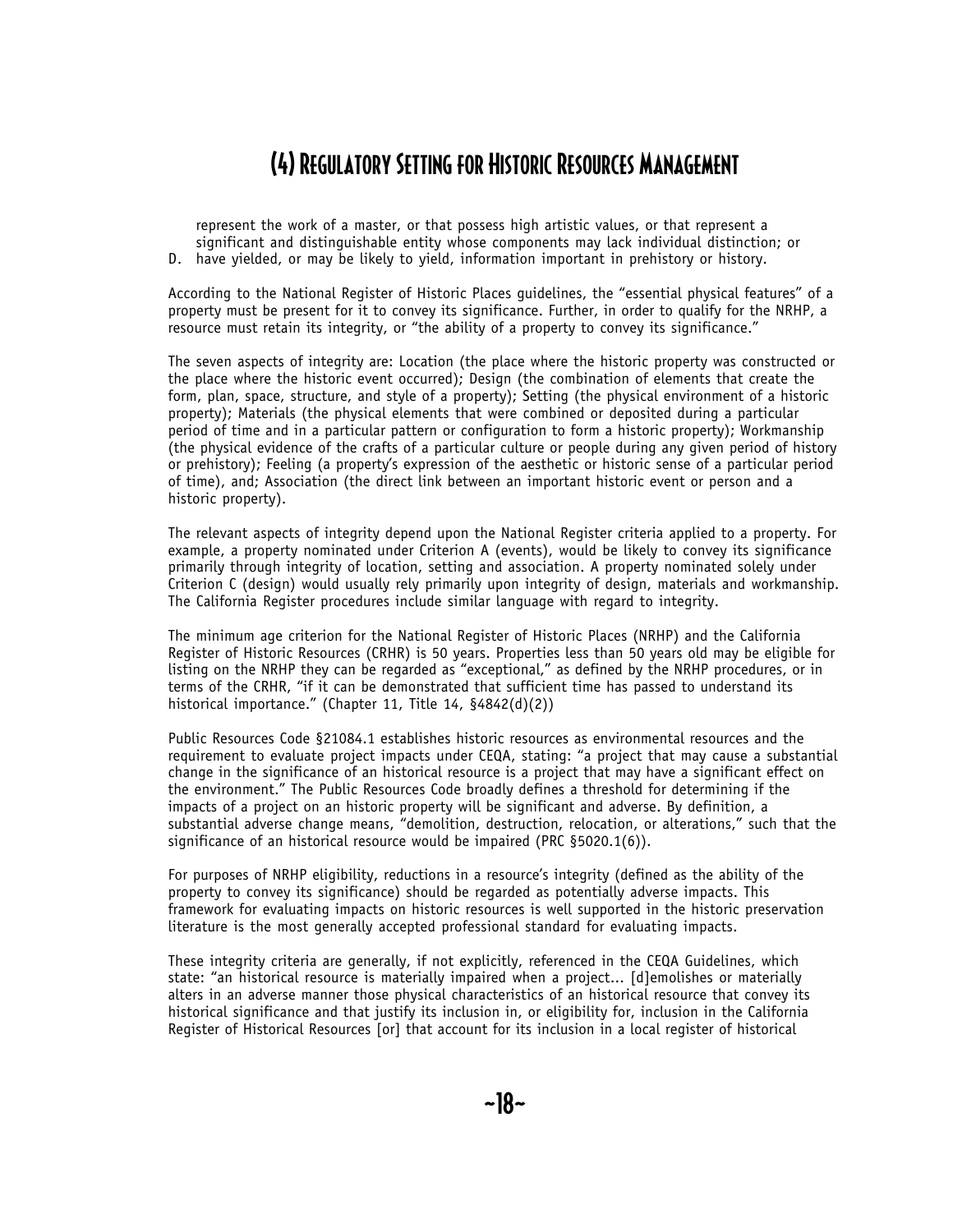resources pursuant to section 5020.1(k) of the Public Resources Code or its identification in an historical resources survey meeting the requirements of section 5024.1(g) of the Public Resources Code, unless the public agency reviewing the effects of the project establishes by a preponderance of evidence that the resource is not historically or culturally significant."

A lead agency is responsible for the identification of "potentially feasible measures to mitigate significant adverse changes in the significance of an historical resource." The most current CEQA guidelines adopted in 1999 clarify what types of measures may constitute mitigation of impacts to less than significant levels, and brings the guidelines into conformance with recent court decisions in this respect. In particular, the guidelines specify a methodology for determining if impacts are mitigated to a less than significant levels. These are the *Secretary of the Interior's Standards for the Treatment of Historic Properties with Guidelines for Preserving, Rehabilitating, Restoring, and Reconstructing Historic Buildings* and the *Secretary of the Interior's Standards for Rehabilitation and Guidelines for Rehabilitating Historic Buildings* (1995), publications of the National Park Service. (PRC  $§15064.5(b)(3-4))$ 

The purpose of citing the *Secretary of the Interior's Guidelines and Standards* in this context is twofold. First, the *Guidelines and Standards* have been developed and refined over a period of several decades, and have become widely accepted as cornerstones of the practice of professional historic preservation in the United States. Secondly, the *Guidelines and Standards* direct the development of mitigation measures towards the substance of historic preservation, and away from palliative measures, such as the documentation of destroyed historic properties.

#### *Federal Regulations: Section 106 of the Historic Preservation Act of 1966*

Section 106 of the Historic Preservation Act of 1966 (36 CFR Part 800) requires that federal agencies take into account the effects of their undertakings on historic properties, and to provide the Advisory Council with an opportunity to comment on such undertakings when the effects are considered to be adverse. These regulations were last revised on a comprehensive basis in May, 1999.

By reference, Section 106 reporting responsibilities also apply to local agencies utilizing federal funds for local projects, such as housing rehabilitation projects conducted with Community Development Block Grant funding. The federal agency undertaking the project is technically responsible for compliance with the Section 106 regulations; however, in practice, the technical steps required to comply are delegated to the local agency expending the federal monies.

The first step in the Section 106 process is the identification and evaluation of historic properties within the Area of Potential Effect (APE). This impact zone is defined in the regulations as "the geographic area or areas within which an undertaking may cause changes in the character or use of historic properties, if any such properties exist," and will vary depending on the scope of the undertaking and the character of the site and environs. Historic properties are defined for the purposes of Section 106 as properties listed, or eligible for listing, on the National Register of Historic Places, and may include individually eligible buildings, structures, objects, sites, or districts. Agencies are encouraged to consult with local governments, groups and individuals with knowledge and interest in historic properties during the determination of eligibility phase.

The agency is required to consult with the SHPO on determinations of eligibility, who is granted a limited period during which the SHPO may state concurrence or non-concurrence with the agency's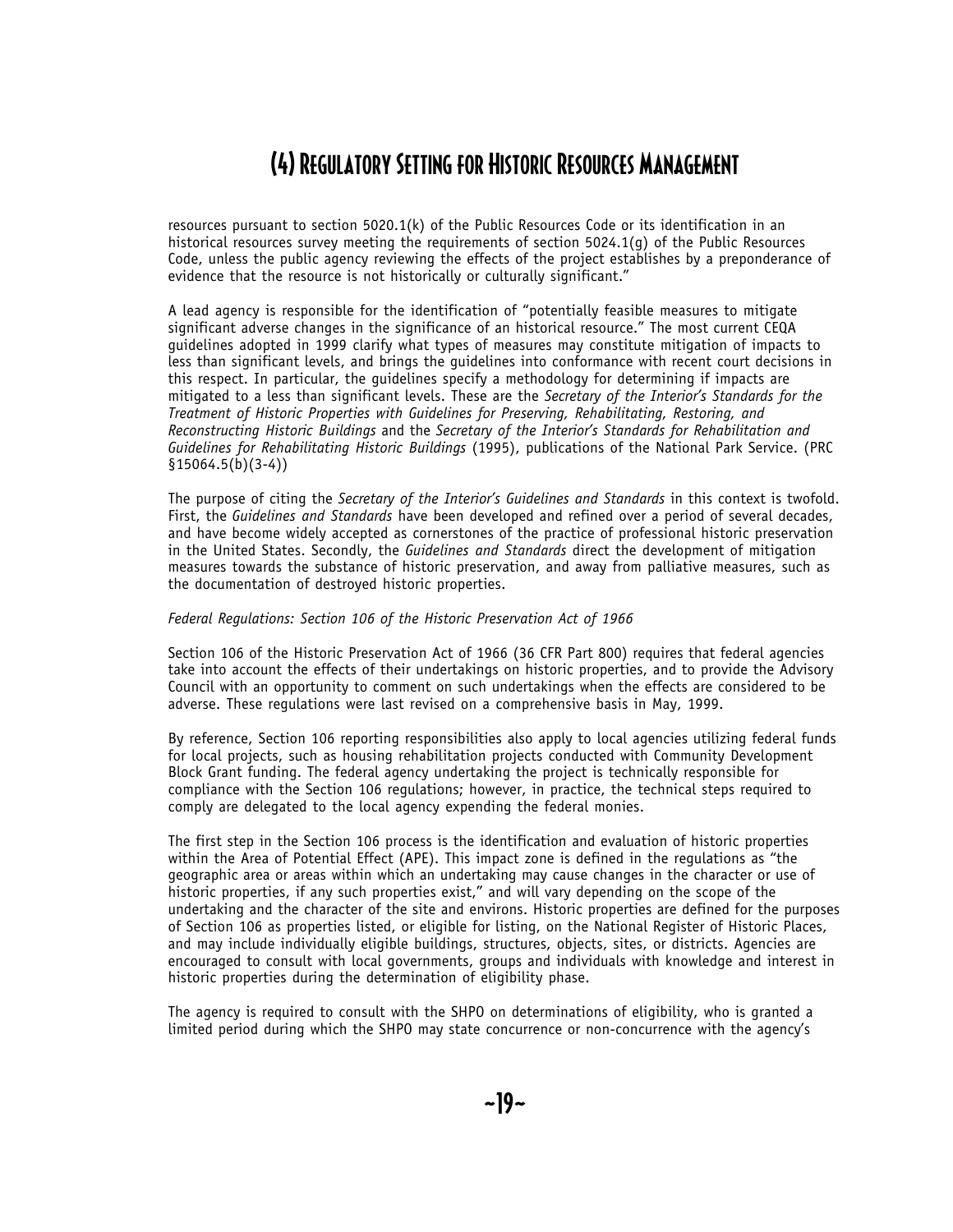opinion. Failing any stated view by the SHPO, the SHPO is presumed to agree with the agency. Unresolved disagreements between the SHPO and the agency on the question of eligibility are resolved by a request by the agency to the Keeper of the National Register for a formal determination of eligibility.

If historic properties are found to exist within the APE, the agency must determine if the undertaking will have an effect on the historic properties. An undertaking is seen to have an effect on an historic property, "when the undertaking may alter, directly or indirectly, the characteristics of a historic property that may qualify the property for inclusion in the National Register." [36 CFR 800.5(a)(1)] The agency is required to characterize the undertaking as having either "no effect," an "adverse effect" or "no adverse effect," based on the Criteria for Adverse Effect detailed at 36 CFR 800.5(a)(2). Adverse effects include, but are not limited to, the physical destruction, damage, alteration of the historic property, isolation from its historic setting, the introduction of out-of-character visual, audible or atmospheric elements, or the neglect, transfer, sale or lease of the historic property. Federal agencies are once again encouraged to consult with local governments, groups and individuals with knowledge and interest in historic properties during the determination of effects phase. [36 CFR 800.6 (a)]

If an adverse effect occurs, the agency is required to consult with the SHPO in order to develop methods to reduce the harmfulness of the undertaking. The Advisory Council on Historic Preservation must also be notified by the agency of the finding of adverse effect, and should invite the Council's participation in the consultation. This consultation process will sometimes result in a Memorandum of Agreement between the agency and SHPO. Failing agreement between the SHPO and the agency, the regulations provide for the participation of Advisory Council on a request basis.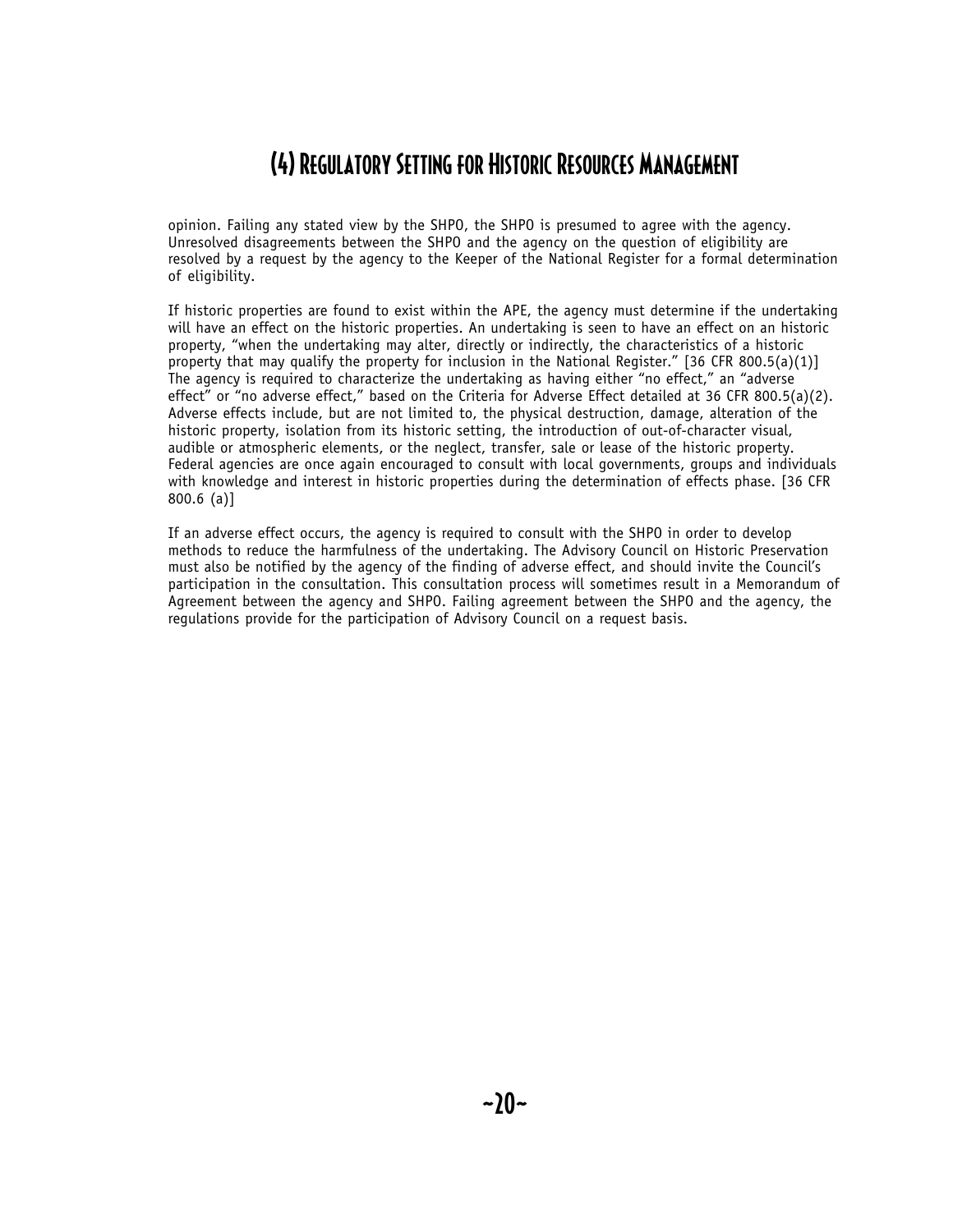### (5) Historic Preservation Incentives

#### **5. Historic Preservation Incentives**

The various direct economic incentives available to promote historic preservation activities vary depending on the types of historic designations applied to a property. The following is a list of those incentives and which designations apply.

- a. City Historic Place/district or listed in an historic survey
- b. State historic landmark, California Register of Historic Resources
- c. National Register of Historic Places listed property or district

#### *State Historic Building Code (a, b and c)*

The State Historical Building Code of 1979 with amendments 1988 and 1990 (SHBC) located in Part 8 of Title 24 of the California Administrative Code is an alternative building code providing equivalent life safety standards for repairs, alterations and additions necessary for the preservation of historic buildings. The renovation of historic buildings is often complicated by the requirements for older buildings to meet the standards of modern building codes whose regulations are designed for stateof-the-art construction technologies.

The SHBC allows building officials considerable latitude in applying the Uniform Building Code to historic buildings, and permits the building official to recognize the structural values of archaic building materials and techniques. This flexibility can reduce the costs of rehabilitation and insure that the process of achieving code compliance does not unnecessarily compromise a building's historic character.

The SHBC is one of the most broadly available tools, and is applicable to buildings which have been recognized locally as being of historic importance, though not necessarily listed as landmarks.

#### *Federal Rehabilitation Tax Credits (c only)*

The Economic Recovery Act of 1981 created major new incentives to encourage the rehabilitation of Federally certified historic buildings. The Tax Reform Act of 1986 revised the tax incentives for preservation. The currently available tax credits amount to ten percent of rehabilitation expenditures for commercial buildings over 50 years in age, or 20 percent for certified historic structures. At least 20 percent of the property must be used for income-producing purposes, either residential-rental, commercial, or industrial.

#### *Historic Preservation Easements (a, b and c)*

One of the most time-tested strategies for historic preservation is the historic preservation easement. An easement insures the preservation of a property's significant architectural and natural (if any) features while allowing the owner to continue to occupy and use the property subject to the provisions of the easement. A preservation easement is created by deed and is typically donated or sold to a public or private preservation organization. Either the agency or a qualified preservation group can hold title to the easement, which allows the property owner a one-time tax deduction and the owner the right to review any changes to features covered by the easement.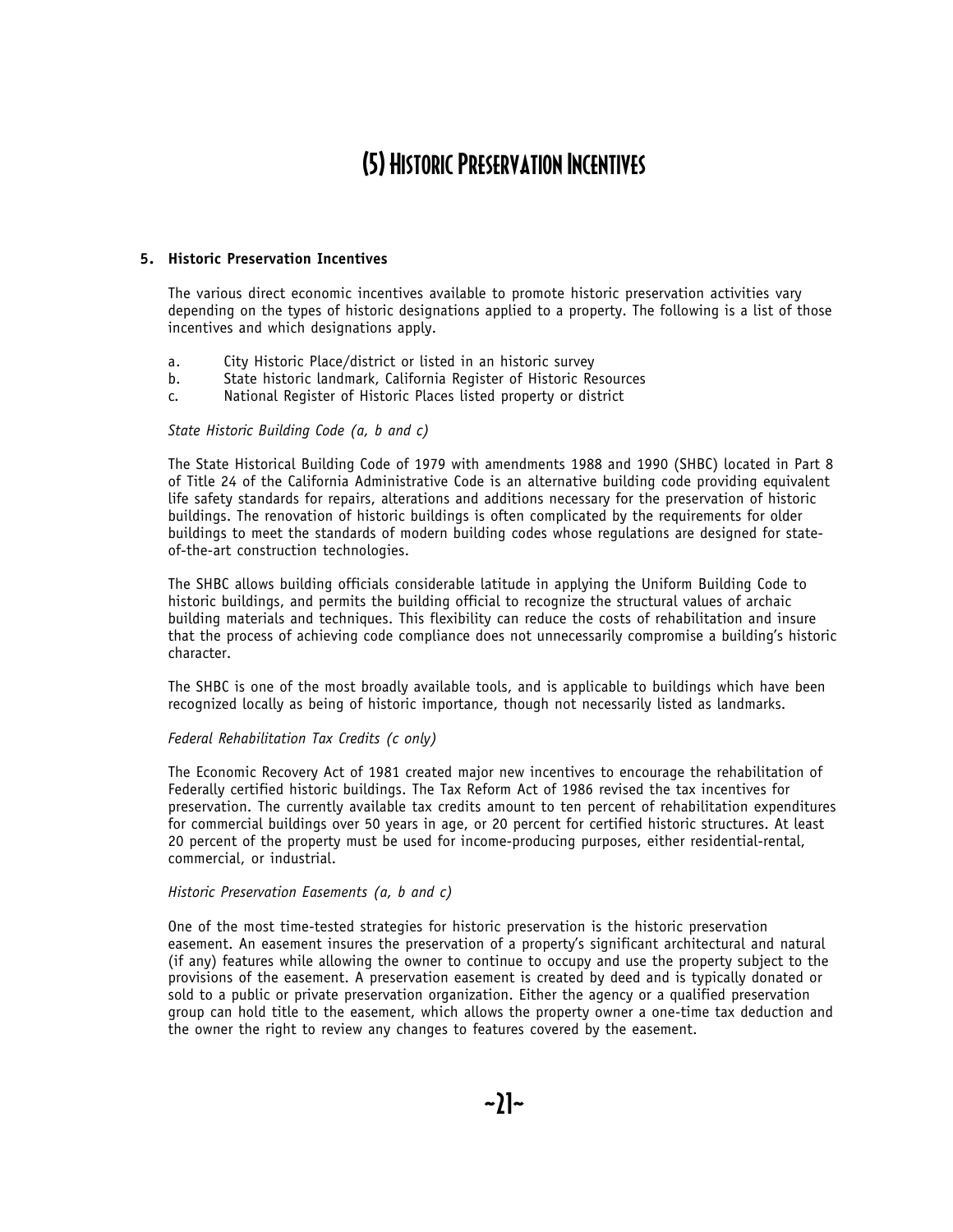### (5) Historic Preservation Incentives

#### *Property Tax Reductions (a, b and c)*

The Mills Act, adopted in 1972 and amended in 1984, provides for a reduction in property taxes on an historic property when certain conditions are met. Owners of designated historic properties must enter into a preservation contract directly with the local government in which the owners agree to restore the property if necessary, maintain its historic character, and use it in a manner compatible with the historic character. Use of the Mills Act requires that this contract be professionally prepared. The City of Burbank has not currently adopted the implementing ordinance required to issue Mills Act contracts.

Local governments have the option to choose which properties are suitable for the incentive by evaluating various factors including the significance of the building to the community, development pressure on the site, or the need for rehabilitation.

#### *Preservation grants (c only)*

The National Historic Preservation Act (NHPA) provides for the State of California and the Federal Government to appropriate funds for the rehabilitation of historic buildings listed on the National Register of Historic Places. These are distributed on a competitive basis and require a 50/50 match. Other grants are available from time to time directly to National Register properties. The availability of these grants depends upon the level of available Federal funding. Two NHPA grant programs are available for preservation purposes through local governments: the Historic Preservation Fund and the Certified Local Government Programs. These grants are mainly used for conducting surveys, National Register applications and architectural drawings.

#### *California Heritage Fund*

The California Heritage Fund was established by act of the California Legislature in 1993 as a vehicle for the acceptance and dispersal of historic preservation funds statewide. The Fund, administered by the Office of Historic Preservation, is mandated to support a wide range of historic preservation activities through competitive grant applications. At present, however, eligibility criteria have not been developed and stable funding sources have not been established.

#### *Marks Historical Rehabilitation Act (a, b and c)*

This act provides authority for cities, counties and redevelopment agencies in California to issue taxexempt revenue bonds for the purpose of financing historical rehabilitation of buildings of local, state or national significance. The act specifies the conditions and criteria under which the bonds can be issued.

#### *Transfer of Development Rights (TDR) (a, b and c)*

The purpose of Transfer of Development Rights, broadly defined, is:

...to relieve the market pressure that threatens low density uses, such as landmarks, with construction of high density buildings that provide a greater economic return. The concept is similar to "urban amenity" bonus programs that permit greater densities when certain open space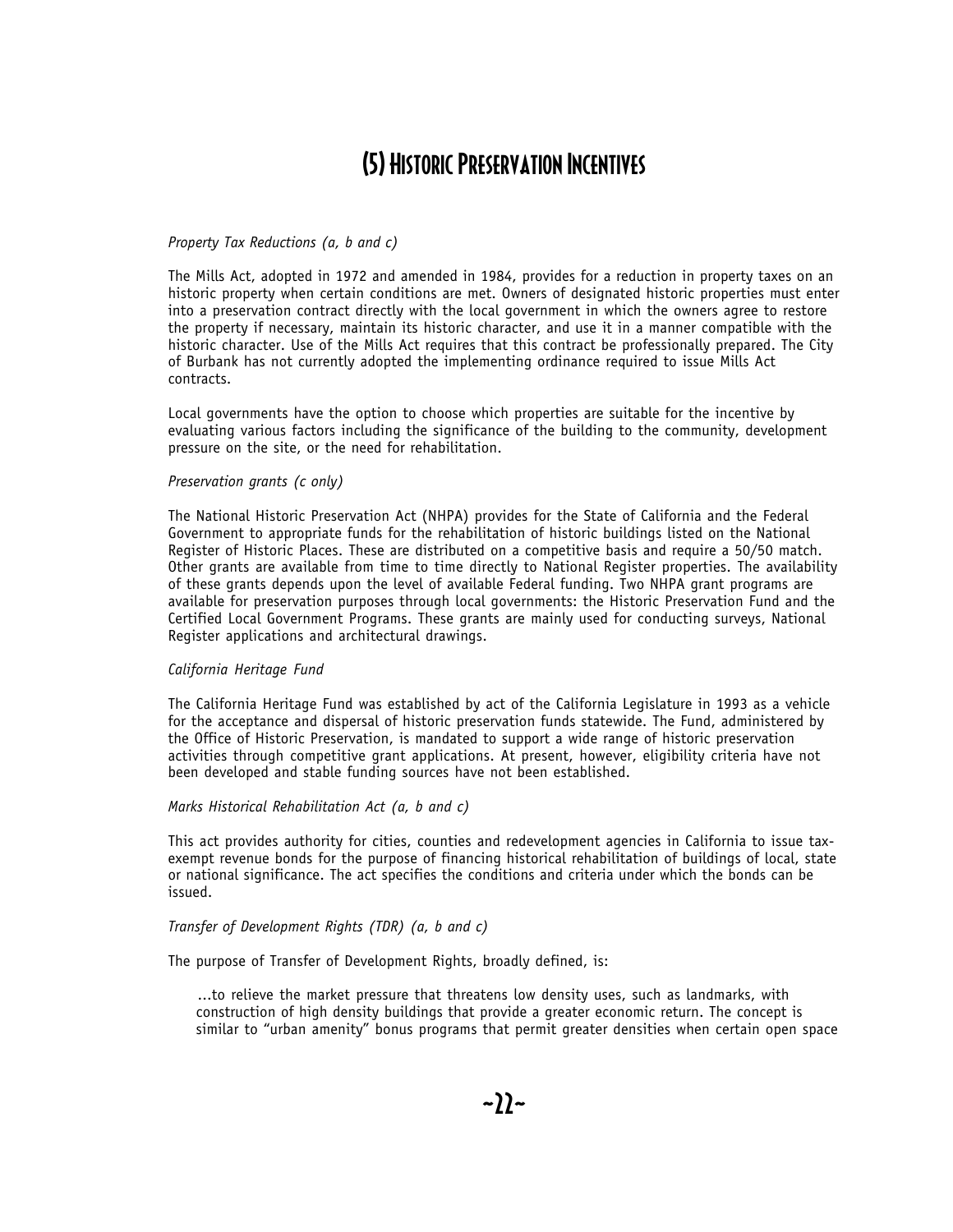### (5) Historic Preservation Incentives

or public places are provided with the development. Development Rights Transfer considers the historic building the "urban amenity" and, using an enlarged area around the immediate development parcel, allows density or development transfer to other parcels within a designated district in return for preservation of the historic building. (California Office of Planning and Research, 1976: 48)

Transfer of development rights programs can be utilized in Burbank as a tool for partially relieving the pressure to develop historic areas by transferring the rights to increase densities in historic areas to non-historic areas.

#### *Zoning Incentives (a, b and c)*

Zoning can serve as either an important preservation tool or a detriment to historic preservation activities. This universally employed mechanism for directing land use patterns can be used to promote the preservation of historic landmarks and districts. Downzoning in an area where a potential historic district exists, for example, may assist in the preservation and stabilization of single family residences, whereas higher land use densities may lead to the replacement of single family residences with multifamily developments.

Typical adjuncts to traditional zoning are intermediate plans and adopted development standards. Intermediate plans, such as specific plans, are commonly adopted to direct development within relatively small portions of a jurisdiction, such as a neighborhood or commercial development, and amplify and enhance the basic underlying zoning requirements. Development standards, on the other hand, tend to apply to an entire jurisdiction, and may or may not be adopted by ordinance.

In the City of Burbank, zoning ordinance regulations, intermediate plans and development standards can be designed to promote historic preservation activities by providing relief from regulations which create disincentives for the preservation of historic properties. Areas where these disincentives may now occur are in non-conforming use and building regulations, onsite parking, landscaping, signage, lot coverage and second-unit standards.

### *Community Development Block Grants (a, b and c)*

These federal funds are used primarily by communities for housing and commercial facade rehabilitation. They may also be used for historic preservation projects, such as the rehabilitation of a local public landmark or National Register property, and conducting historic resources surveys. The City should consider including historic preservation projects as part of their CDBG program. Federally funded projects are subject to Section 106 Review and must utilize the *Secretary of the Interior's Guidelines* for rehabilitating buildings listed on the National Register or determined potentially eligible for listing on the National Register.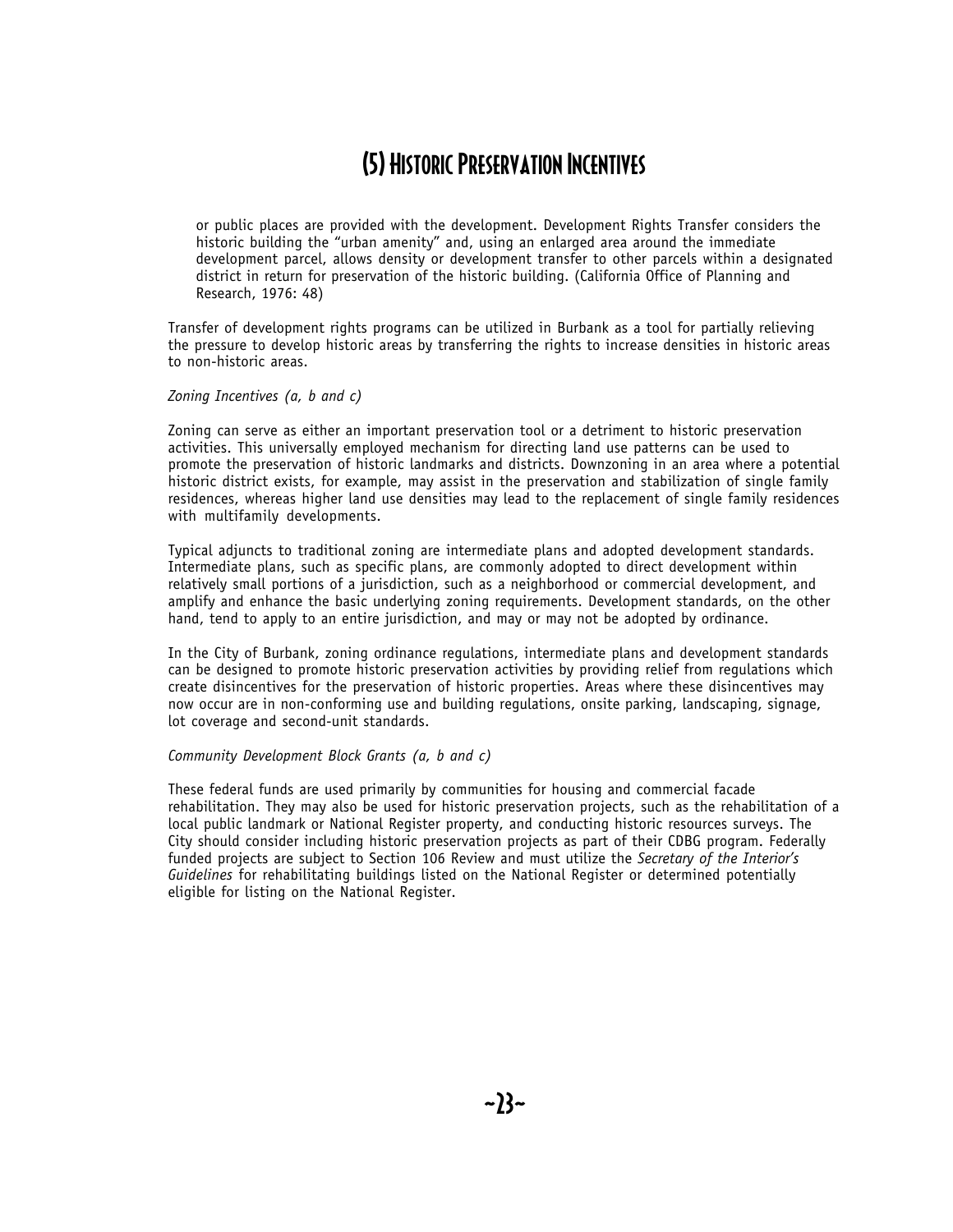### (6) Historic Resources Surveys, Methodologies & Priorities

### **6. Historic Resources Surveys, Methodologies and Priorities**

Historic resources inventories serve as the primary method of identifying historic properties and historic districts, assessing their significance, recording their historic features, and determining their eligibility for local landmark, national or state listings. A timely, ongoing historic resources inventory process greatly aids in the formulation and adoption of city plans, as it ensures that a full airing of historic resource issues occurs during the advanced planning process, as opposed to adjusting plans for historic resources considerations after strategic planning decisions have been made.

Two distinctive types of surveys are identified in the *Secretary of the Interior's Standards and Guidelines for Identification of Historic Resources*: **reconnaissance** surveys and **intensive-level** surveys. A reconnaissance survey is a "windshield survey" of a community—large areas are investigated at a low level of detail, in order to locate historic buildings and note their distribution, architectural styles and period of construction. An intensive-level survey is a careful inspection of each building in a specific area. Generally, an architectural field form and a photograph are recorded for each building fifty years of age or older, and property-specific research is conducted. Ideally, an historic property survey is not a static document, but is maintained in a form which allows for the constant updating of information.

If the survey is conducted according to OHP standards, a DPR 523 form set is completed for each building and a ranking based on National Register criteria is assigned to each property. When funded by a State Office of Historic Preservation grant, local agencies are encouraged to utilize professionally supervised community volunteers in the completion of the survey tasks.

To date, no historic resources surveys have been conducted within Burbank in accordance with these standards. However, a number of informal inventory lists of known or suspected historic buildings have been compiled by various individuals and community groups. Included in Appendix D of this plan is an tentative list of potential historic properties developed from material compiled by Vance David Pomeroy, a graduate student at UCLA in 1987; Dusty Worthen, a Heritage Commission Member in 1995; and list of potentially historic schools complied by the Burbank Historical Society. Additional material was derived from David Gebhard and Robert Winter's *Guide to Architecture in Los Angeles and Southern California* and environmental documents.

Undertaking a comprehensive historic resources survey program in the City of Burbank presents three notable challenges: setting survey priorities, funding surveys, and conducting property-specific research within the restrictions of City of Burbank Ordinance No. 3381.

### *Survey Priorities*

Given the lack of previous comprehensive survey efforts, it is advisable for the City of Burbank to initiate this process with either a City-wide reconnaissance survey or a reconnaissance survey targeted over the largest practicable portion of the city. In order for the survey to result in a database with a meaningful, useful lifespan, the survey should evaluate all buildings 45 years old or older at the time the survey is undertaken.

A limiting factor in a windshield-type survey is the quantity of data which can be collected in a costeffective manner. Therefore, as a general rule, the most relevant visual character elements bearing on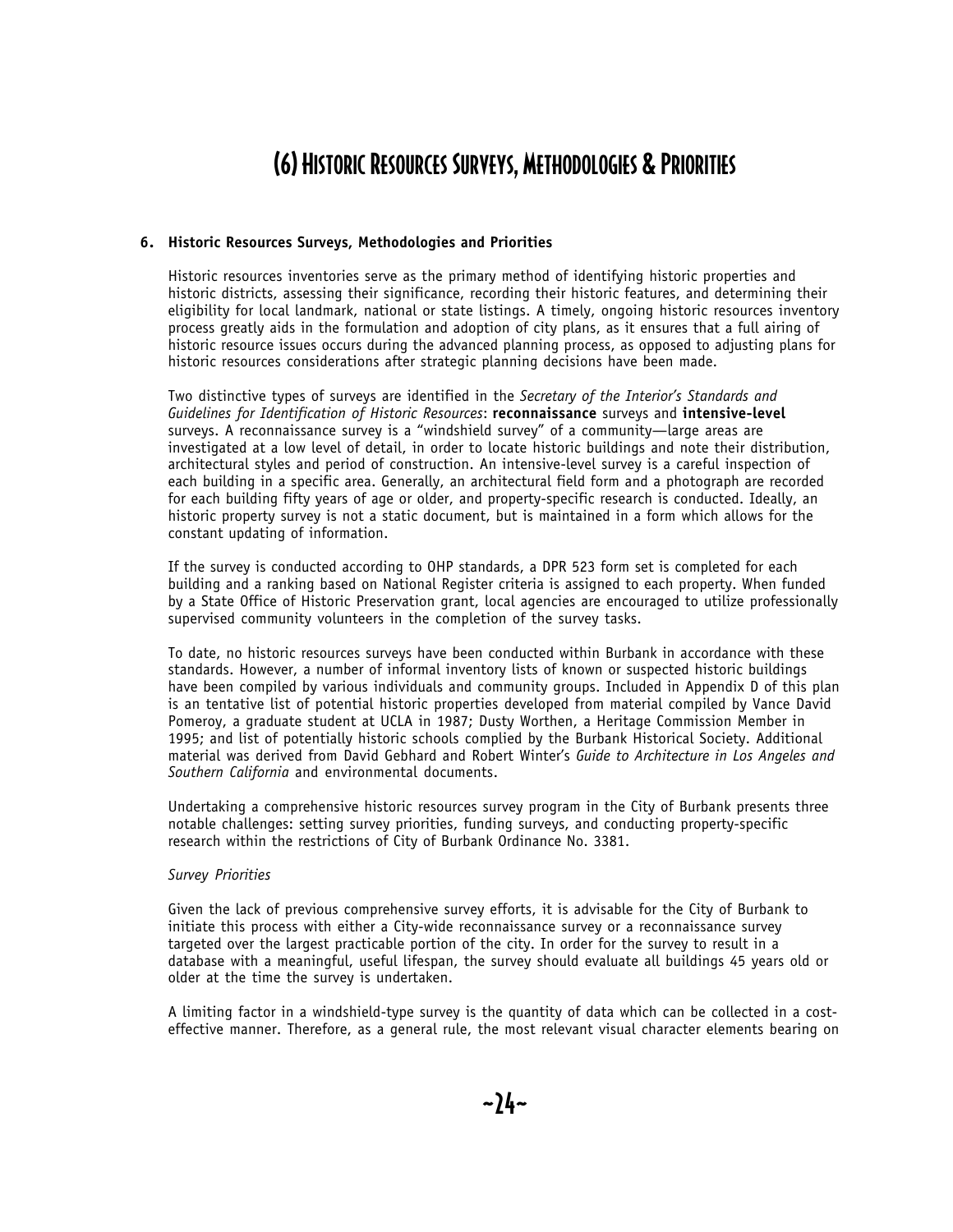### (6) Historic Resources Surveys, Methodologies & Priorities

historical significance should be selected for recordation. At a minimum, the survey should note a property's state of integrity and estimated date of construction. Other information which may be recorded include architectural style, land use or known historical associations. An appropriate recording unit should be selected, typically either the assessor parcel or street address number.

The product of a windshield-type survey should be a preliminary determination of eligibility for individual properties, and the boundaries of potential historic districts presented as address lists and/or thematic maps. These list or maps should be utilized as a basis for planning efforts, and to determine priority areas for future intensive-level surveys.

#### *Funding Surveys*

Surveys may be funded from four potential sources. The City should apply regularly to the California State Office of Historic Preservation for Certified Local Government (CLG) grants. This is a highly competitive statewide selection process, however, and funding priorities change periodically, so survey funding on an ongoing basis should not be anticipated. The City may also wish to commit a portion of its federal Community Development Block Grant (CDBG) allocation towards the survey project. Third, general City revenues may be utilized for conducting surveys. Finally, the City may choose to fund historic preservation efforts through the Burbank Redevelopment Agency budget. In the last two cases, these expenses may be recoverable within the permit processing and development fee schedules as direct costs to the City's environmental review and planning efforts.

#### *Property-Specific Research.*

Under current City of Burbank code, the Heritage Commission is required to obtain the consent of the property owners in order to conduct research on properties, or to place properties on the City's Eligibility List, a preliminary step toward Historic Place or Structure of Merit designation. The current provision requiring property owner's consent prior to any research makes it difficult for the Heritage Commission to conduct the initial historic resources building survey that determines if the level of historical significance of an individual structure warrants any consideration. In order to facilitate the survey process, a possible revision to the ordinance to remove only the requirement for property owner's consent prior to research should be considered.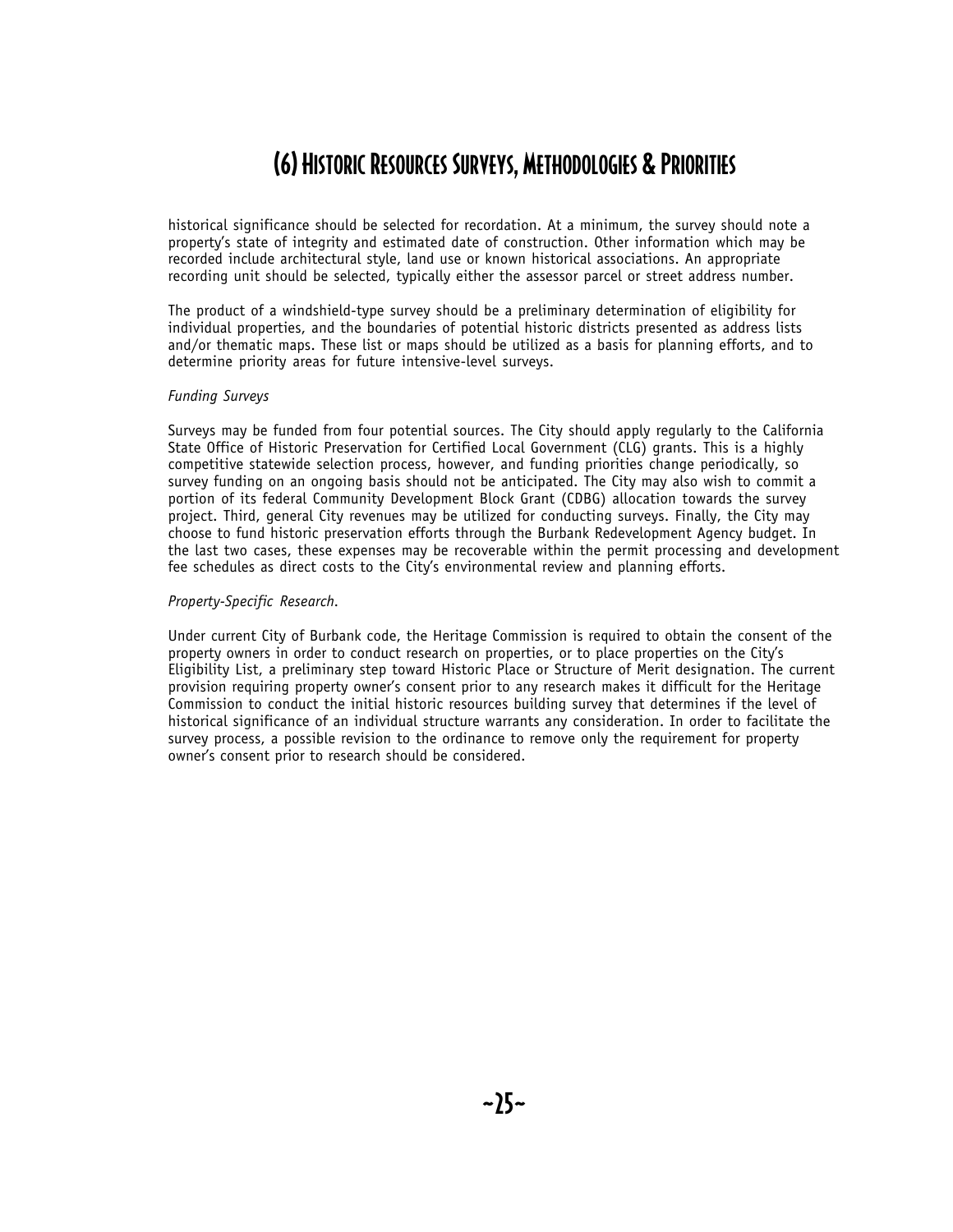### (7) Historic Preservation Education

### **7. Historic Preservation Education**

The Burbank Heritage Commission has adopted three historic preservation education-related goals:

- Encourage public understanding and involvement in the unique architectural and environmental heritage of the City.
- Promote the conservation, preservation and enhancement of historical places and structures of merit.
- Promote the private and public use of historic places and structures for the education, appreciation and general welfare of the citizens of Burbank.

The specific objectives for these goals are found in Chapter 1 of this Historic Preservation Plan. In order to further the objectives of the Heritage Commission, the following are also recommended:

- 1. Develop an awards program to be held in conjunction with annual meetings of the Burbank Historical Society or another preservation-related group. The awards may be made to individuals or organizations for their involvement in the rehabilitation of historic buildings or other preservation activities in the field of education, museums, archives, or planning.
- 2. Under the school outreach program, make teachers aware of the "Teaching with Historic Places" program available on the Internet at www.cr.nps.gov/nr/twhp. This program offers short lesson plans that are ready-to-use in the classroom. The program also offers professional development and technical assistance for teachers, preservationists, and museum and site interpreters.
- 3. Find ways to promote historical celebrations and events in the community and tie them into National Historic Preservation week held annually in May. Tours might be held to show off the city's landmarks buildings, including City Hall, the Post Office, and the Mentzer House.
- 4. To further historic preservation training for commissioners and staff, take advantage of the workshops and conferences offered by the California Preservation Foundation, the California Office of Historic Preservation and The National Trust for Historic Preservation.
- 5. The City should maintain a library of historic preservation materials that can easily be downloaded from the Internet. These materials might include the Preservation Technical Bulletins published by the National Park Service, the National Register Bulletins, the California Register of Historical Resources: Regulations for the Nomination of Properties, The Secretary of the Interior's Standards for Rehabilitation and Guidelines for Rehabilitating Historic Buildings. These materials should be made available to the general public, the commissioners and used by staff.
- 6. Educate the public about the survey process. Encourage community members to become survey volunteers by providing training sessions on architectural styles and research techniques. After the survey has been completed, promote the results in the newspaper.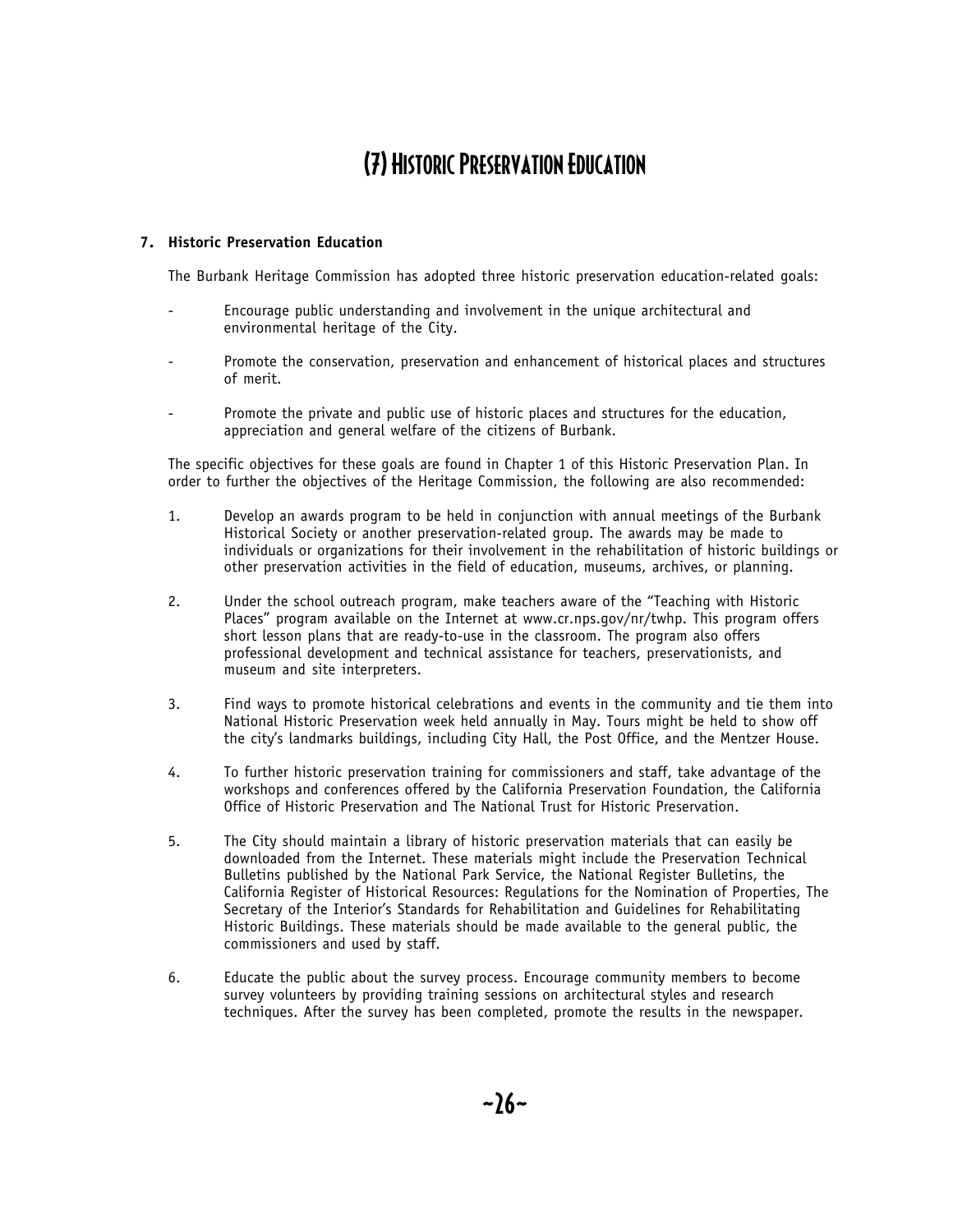### (7) Historic Preservation Education

- 7. Consider establishing a historic preservation section in the local Burbank library where books on architecture, restoration, preservation and local history might be held. A lecture series at the library on architecture and Burbank's historic buildings might be held at the library. A small attendance fee might be used to enhance the collection.
- 8. Hold a plaque dedication ceremony for Historic Place designations and publicize these events in the local newspapers to inform people about the significance of the Historic Place and to provided recognition to the Historic Place owner.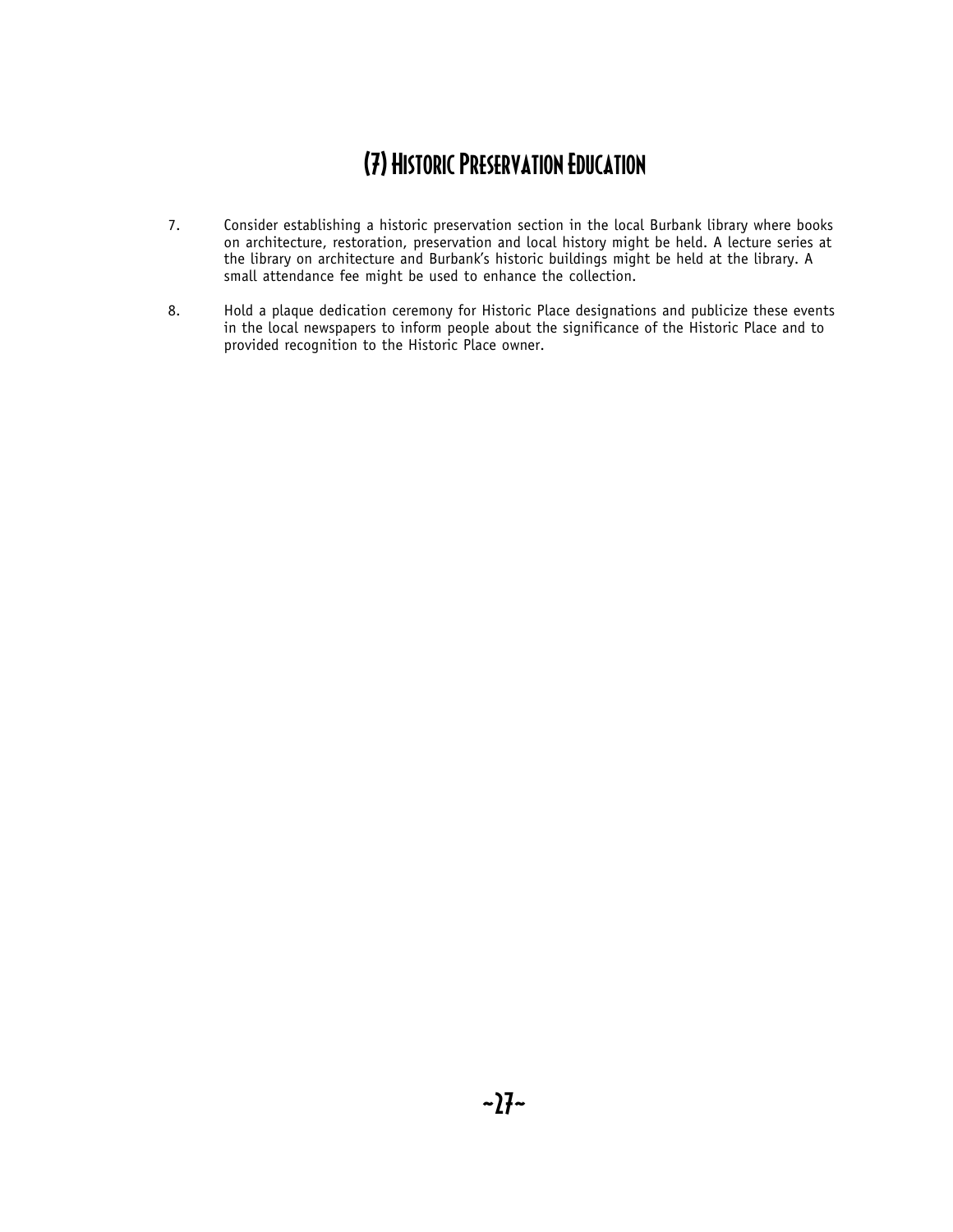### (8) Agenda for Future Action

### **8. Agenda for Future Action**

- 1. The City Council should consider authorizing the use of the Mills Act as an historic preservation incentive.
- 2. The City should consider a revision to the Heritage Ordinance in order to:
	- A. Improve its consistency with the current California Environmental Quality Act and CEQA Guidelines in terms of its discussion of the requirements for an EIR and the implementation of mitigation measures.
	- B. Modify the owner consent requirements by removing only the requirement for the property owner's consent prior to the initial phase of research being done on the property. This would enable the Commission to conduct historic resource surveys to determine if any particular structure has sufficient historical significance to warrant any further consideration. All other consent requirements would remain in place, including the owner's consent prior to being placed on the Citywide Eligibility List from which nominations are drawn, and additional owner's consent prior to Heritage Commission review and recommendation of any nomination.
	- C. Utilize language and terminology which is more consistent with the practice of historic preservation.
	- D. Clearly differentiate between Historic Places and Structure of Merits in terms of the listing process and property protections.
	- E. Simplify the eligibility criteria to more closely relate to the National Register and California Register criteria.
	- F. Reference the *Secretary of the Interior's Standards and Guidelines* as the appropriate methodology for determining if an activity is consistent with the purposes of the ordinance.
- 3. At the earliest opportunity, the City should consider revising the Burbank General Plan to include goals, policies and objectives oriented towards encouraging and facilitating historic preservation activities.
- 4. The City should consider listing designated National Register of Historic Places properties as City of Burbank Historic Places.
- 5. The City should provide the Heritage Commission with an explicit role in the environmental review process as it relates to historic properties, including:
	- A. Reviewing initial studies.<br>B. Reviewing Environmental
	- Reviewing Environmental Impact Reports.
	- C. As a Certified Local Government, the Heritage Commission should be utilized as a resource in the Section 106 review process.
- 6. Prior to initiating the intensive level survey process, the Commission should develop, or have developed a full historic context statement for the City of Burbank. This historical context should be an expansion of Chapter 3 of this plan, and should include a complete thematic history of the City identifying the major periods of growth and associated property types.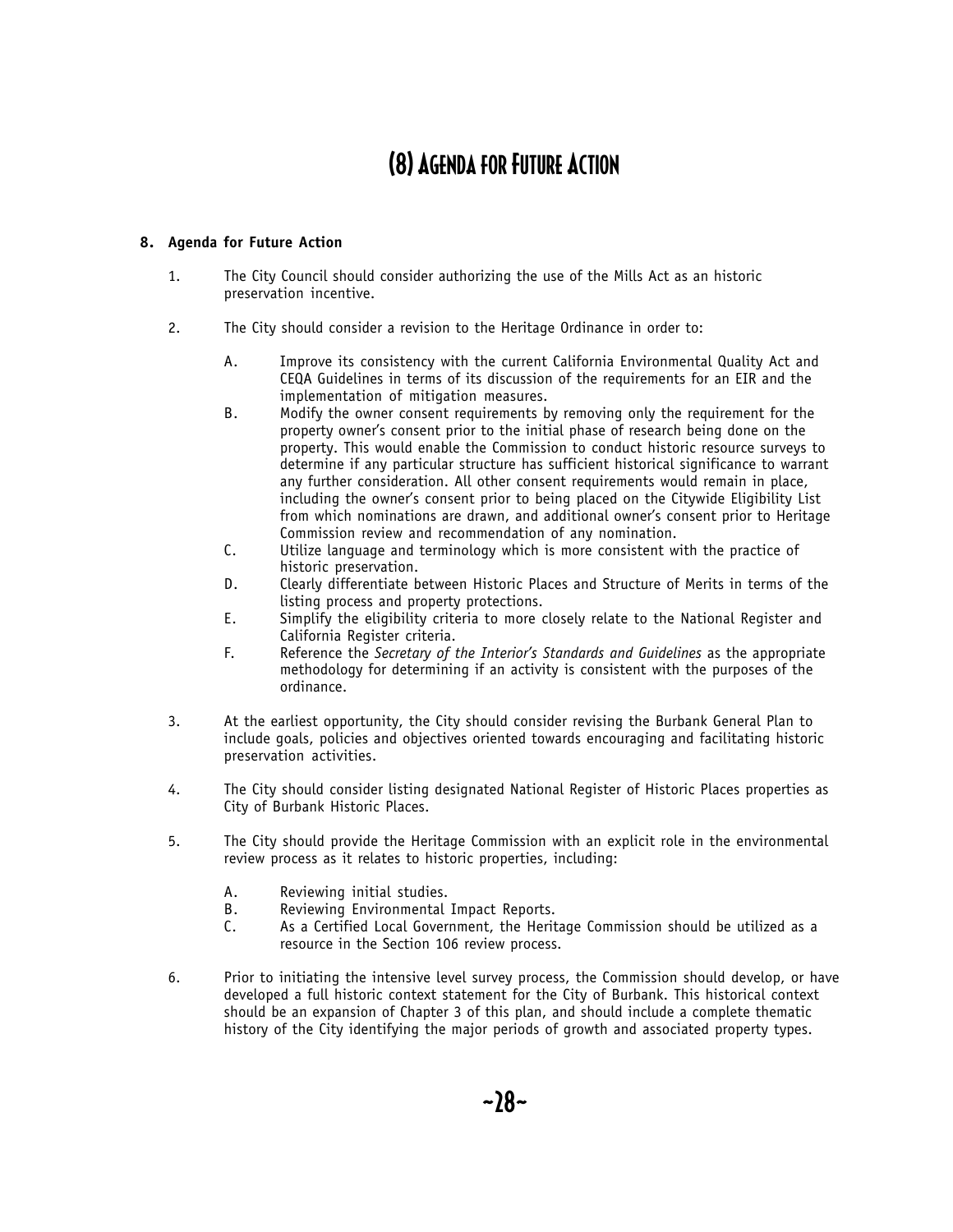### Appendix A: Sources

#### **A. Sources**

Advisory Council on Historic Preservation. 36 CFR 800: Protection of Historic Properties. Federal Register, May 18, 1999.

Bass, Ronald E., Albert I. Herson and Kenneth M. Bogdan. *CEQA Deskbook.* Point Arena: Solano Books, 1999.

Burbank, City of. Burbank General Plan.

Burbank Merchants Association. *Your Burbank Home.* Burbank, c. 1930.

Douthat, Carolyn. *Economic Incentives for Historic Preservation.* Oakland: Oakland Heritage Alliance, 1994.

Gebhard, David and Robert Winter. *Architecture in Los Angeles: A Compleat Guide.* Salt Lake City: Peregrine-Smith, 1985.

*National Register Bulletin 24: Guidelines for Local Surveys: A Basis for Preservation Planning.* Washington, D.C.: U.S. Department of the Interior. National Park Service. Interagency Resources Division, 1977, Revised 1985.

Office of Planning and Research. *Historic Preservation Element Guidelines.* State of California, 1976.

Perry, E. Caswell. *Burbank: An Illustrated History.* Northridge, Windsor Publications, 1987.

Pomeroy, Vance Davis. Burbank Historical Society Historic Preservation Package: Case Files and Recommendations. Unpublished MA Thesis, UCLA, 1987.

Sanborn Fire Insurance Maps, 1910-1949.

Security Trust and Savings Bank, Burbank Branch. *Ranchos De Los Santos: The Story of Burbank.*  Burbank, 1927.

United States Department of the Interior. *The Secretary's of the Interior's Standards for Rehabilitation and Guidelines for Rehabilitating Historic Buildings.* US Department of the Interior, Preservation Assistance Division, 1990.

White, Bradford J. & Roddewig, Richard J. *Preparing a Historic Preservation Plan.* Washington, D.C.: American Planning Association, 1994.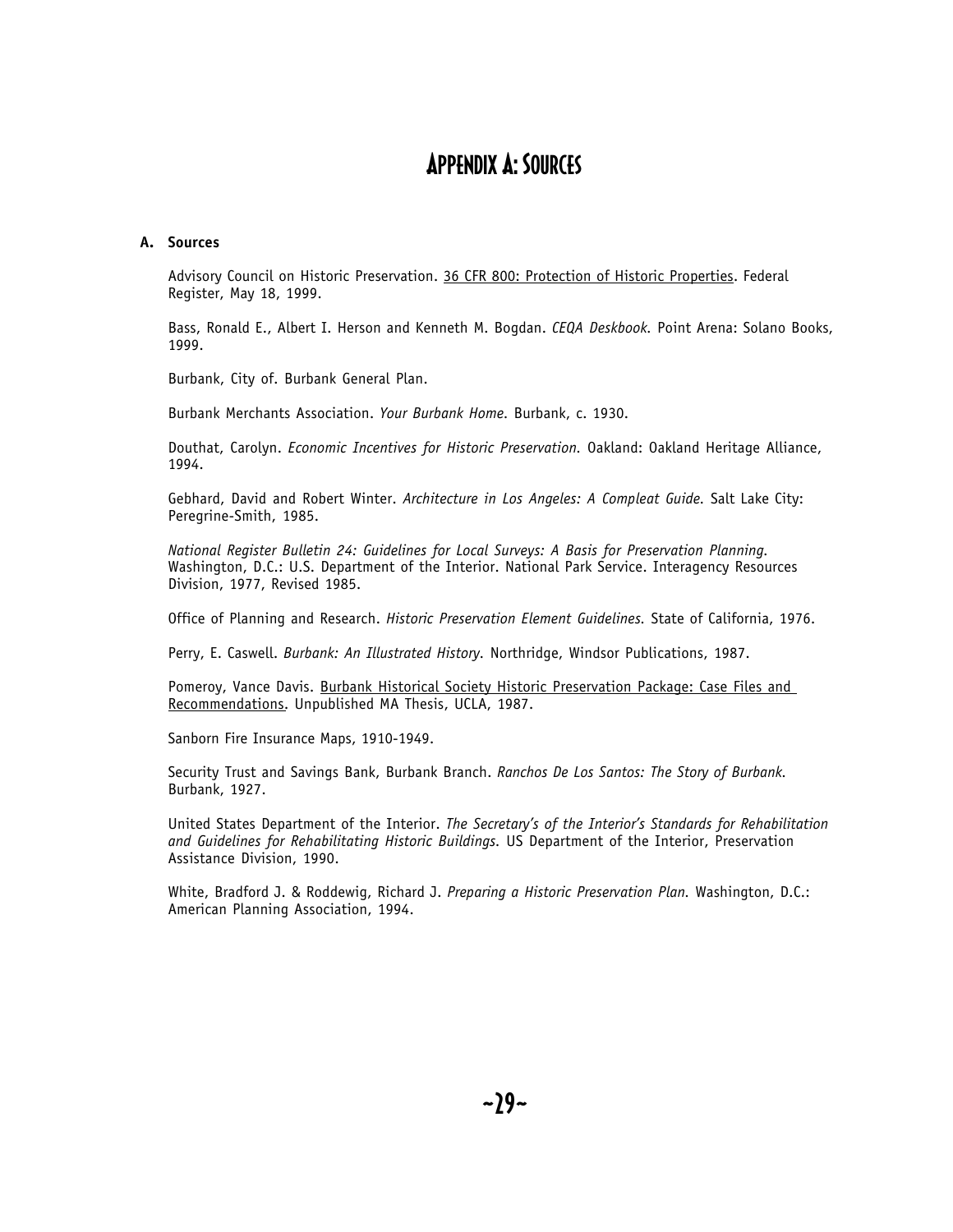### Appendix B: General Plan Goals and Policies

### **B. General Plan Goals and Policies.**

#### *Goals*

To create a land use pattern which separates end ensures non-encroachment of conflicting or potentially conflicting land uses; and to adopt development standards which increase the compatibility of potentially conflicting land uses where they are adjacent to one another. [1]

To preserve residential land use in general and single family residential neighborhoods in particular; and to ensure that all residential development is of quality design and construction and provides for adequate light, air and usable open space. [6]

#### *General Plan Land Use Policies*

All existing municipal parks shall be preserved and the City shall seek to acquire more land for local urban parks. [5]

Commercial and industrial development adjacent to existing residential areas shall be charged with the responsibility for mitigating any potential disturbance through buffering by means of landscaping, facility design, setbacks, and other forms of design improvements. [8]

The recycling of land will be encouraged and facilitated in underutilized or deteriorating areas of the City. [12]

Rehabilitation of deteriorating residential, commercial and industrial properties will be vigorously promoted and strict Code enforcement will be implemented as part of a comprehensive rehabilitation program. [13]

New development shall have architectural design that is compatible with surrounding properties and which enhances the appearance of Burbank. [16]

Adequate residential land shall be provided, at appropriate densities, to allow for and facilitate population growth. [17]

Residential land will be provided to accommodate and encourage variety in residential opportunities with respect to type, tenure, location and cost. [18]

Single family residential neighborhoods shall be preserved whenever possible; densities shall not be increased, and other land uses shall not be allowed to encroach unless they primarily serve the neighborhood in which they are located. [22]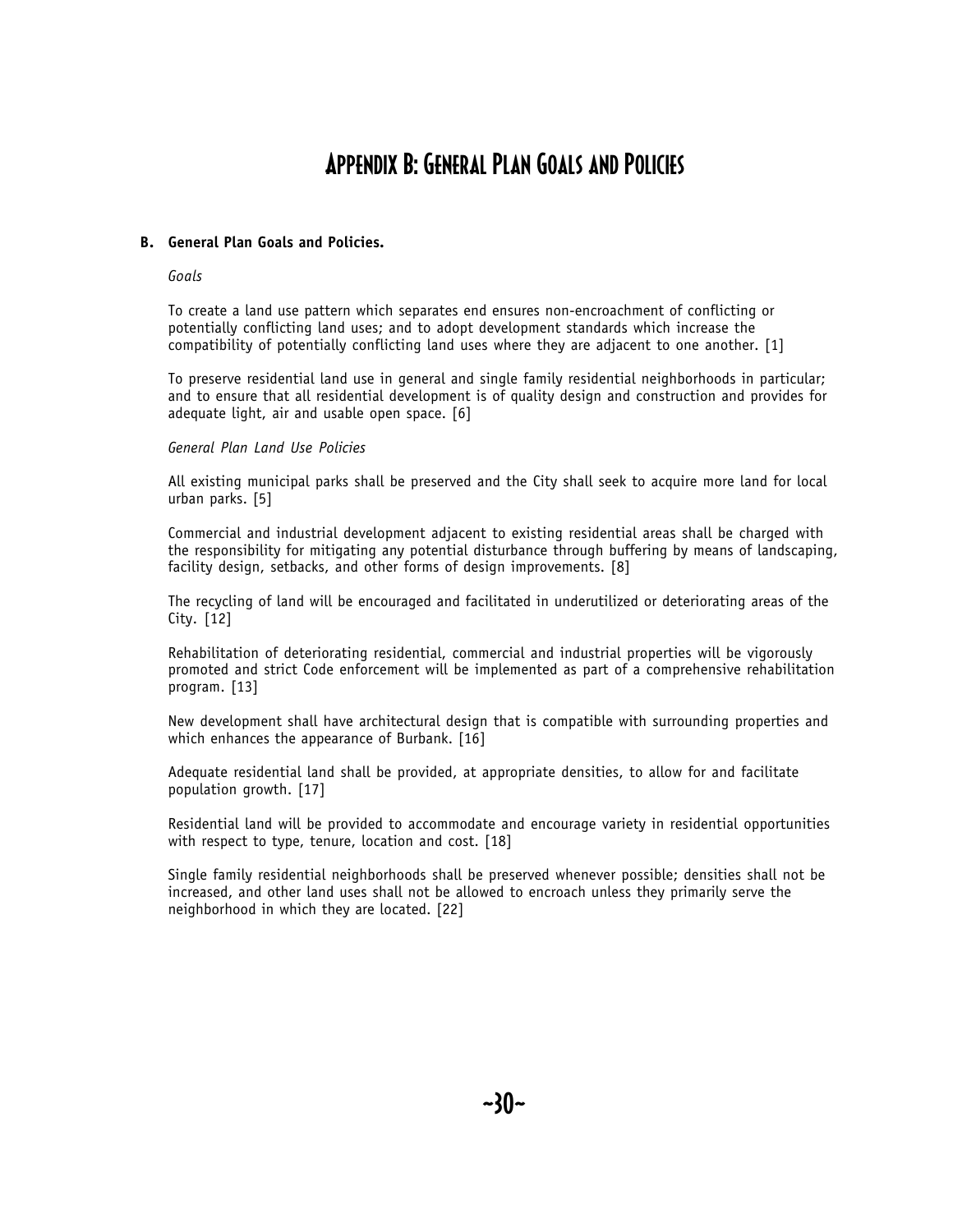### Appendix C: Historic Preservation Terminology

**Archaeological District**. An area defined by a significant concentration, linkage, or continuity of sites.

**Archaeological Site.** A bounded area of real property containing archeological deposits or features, defined in part by the character and location of such deposits or features.

**Building.** A building, such as a house, barn, church, hotel, or similar construction, that is created principally to shelter any form of human activity.

**Certified Local Government (CLG).** A local government officially certified to carry out some of the purposes of the National Historic Preservation Act, as amended.

**Culture.** A linkage of people possessing shared values, beliefs, and historical associations, coupling social institutions and physical materials necessary for collective survival.

**Cultural Resources.** See historical resources.

**Conservation.** The act of preserving, guarding or protecting. The official care and protection of natural resources, such as forests.

**District.** A district possesses a significant concentration, linkage, or continuity of sites, buildings, structures, or objects united historically or aesthetically by plan or physical development.

**Historic Context.** An organizing structure for interpreting history that groups information about historical resources sharing a common theme, common geographical area, or a common chronology. The development of historic context is a foundation for decisions about the planning, identification, evaluation, registration, and treatment of historical resources, based upon comparative historic significance.

**Historical Resource.** Any object, building, structure, site, area, place, record, or manuscript which is historically or archaeologically significant, or which is significant in the architectural, engineering, scientific, economic, agricultural, educational, social, political, military, or cultural history of California.

**Integrity.** Authenticity of a property's historic identity, evidenced by the survival of physical characteristics that existed during the property's historic or prehistoric period.

**National Register of Historic Places, The National Register.** The official inventory of districts, sites, buildings, structures and objects significant in American history, architecture, archeology and culture, maintained by the Secretary of the Interior under the authority of the Historic Sites Act of 1935 and the National Historic Preservation Act of 1966 (amended). (16 USC 470-470t. 36 CFR Secs. 60-63).

**National Register Criteria.** The federally established standards for evaluating the eligibility of properties for inclusion on the National Register of Historic Places.

**Object.** The term "object" is used to distinguish from buildings and structures those constructions that are primarily artistic in nature or are relatively small in scale and simply constructed, such as a sculpture or fountain.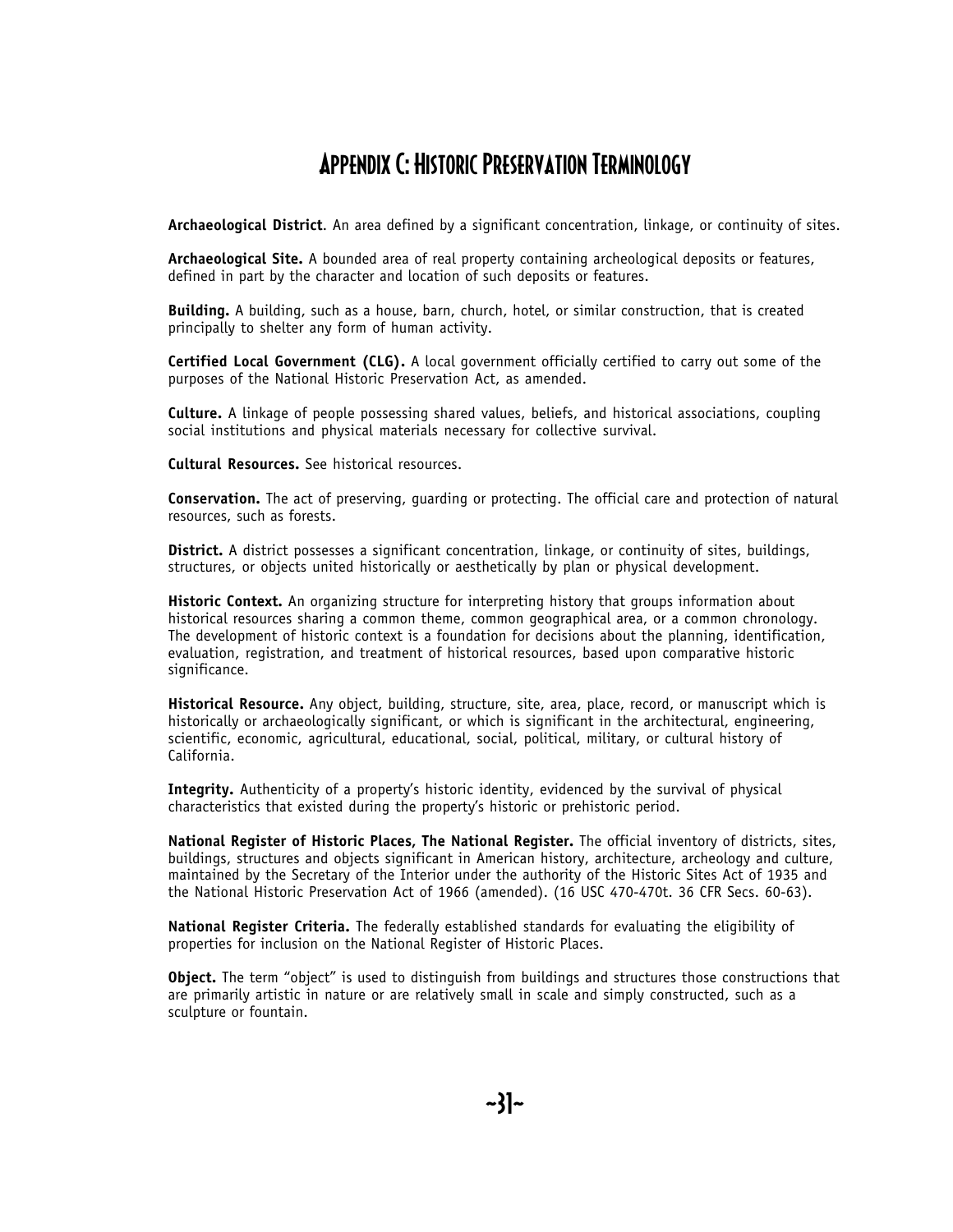### Appendix C: Historic Preservation Terminology

**Preservation (treatment).** The act or process of applying measures to sustain the existing form, integrity, or historic fabric of an historical building or structure or the existing form and vegetative cover of a site. It may include stabilization work, as well as ongoing maintenance of the historic fabric.

**Protection (treatment).** The act or process of applying measures to affect the physical condition of an historical resource by guarding it from deterioration, loss or attack by natural causes or to cover or shield it from threat of danger or harm. In the case of buildings or structures these measures are usually temporary, while in the case of archeological resources, protective measures may be temporary or permanent.

**Preservation Commission.** A city or county board of appointed citizens with assigned responsibilities for surveying, designating and protecting historical resources. May also be called a historic review board, design review board, landmarks commission or cultural heritage commission.

**Reconstruction (treatment).** The act or process of reproducing through construction the exact form and detail of a vanished building, structure, or object, or any part thereof, as it appeared at a specified period of time.

**Rehabilitation (treatment).** The act or process of returning a property to a state of utility through repair or alteration which makes possible an efficient contemporary use while preserving those portions or features of the property which are significant to its historical, architectural, and cultural values.

**Site.** A site is the location of a significant event, a prehistoric or historic occupation or activity, or a building or structure, whether standing, ruined, or vanished, where the location itself possesses historic, cultural, or archeological value regardless of the value of any existing structures.

**State Historic Resources Inventory.** Compilation of all identified and evaluated historical resources maintained by the State Office of Historic Preservation. It includes all those historical resources evaluated in surveys that were conducted in accordance with criteria established by the Office, and were thereafter determined eligible for, or listed in the National Register of Historic Places, or designated as California Registered Historical Landmarks, California Points of Historical Interest, or the California Register of Historical Resources.

**State Historical Building Code (SHBC).** The State Historical Building Code is contained in Part 8 of Title 24 (State Building Standards Code) and applies to all qualified historic structures, districts and sites, designated under federal, state or local authority. It provides alternatives to the Uniform Building Code in cases consistent with building regulations for the rehabilitation, preservation, restoration or relocation of qualified historic structures designated as historic buildings.

**Stabilization (treatment).** The act or process of applying measures designed to establish a weather resistant enclosure and the structural stability of an unsafe or deteriorated property or one which has the potential to deteriorate or to become unsafe while maintaining the essential form as it exists at present.

**Structure.** A functional construction made for purposes other than creating shelter, such as a bridge or a dam.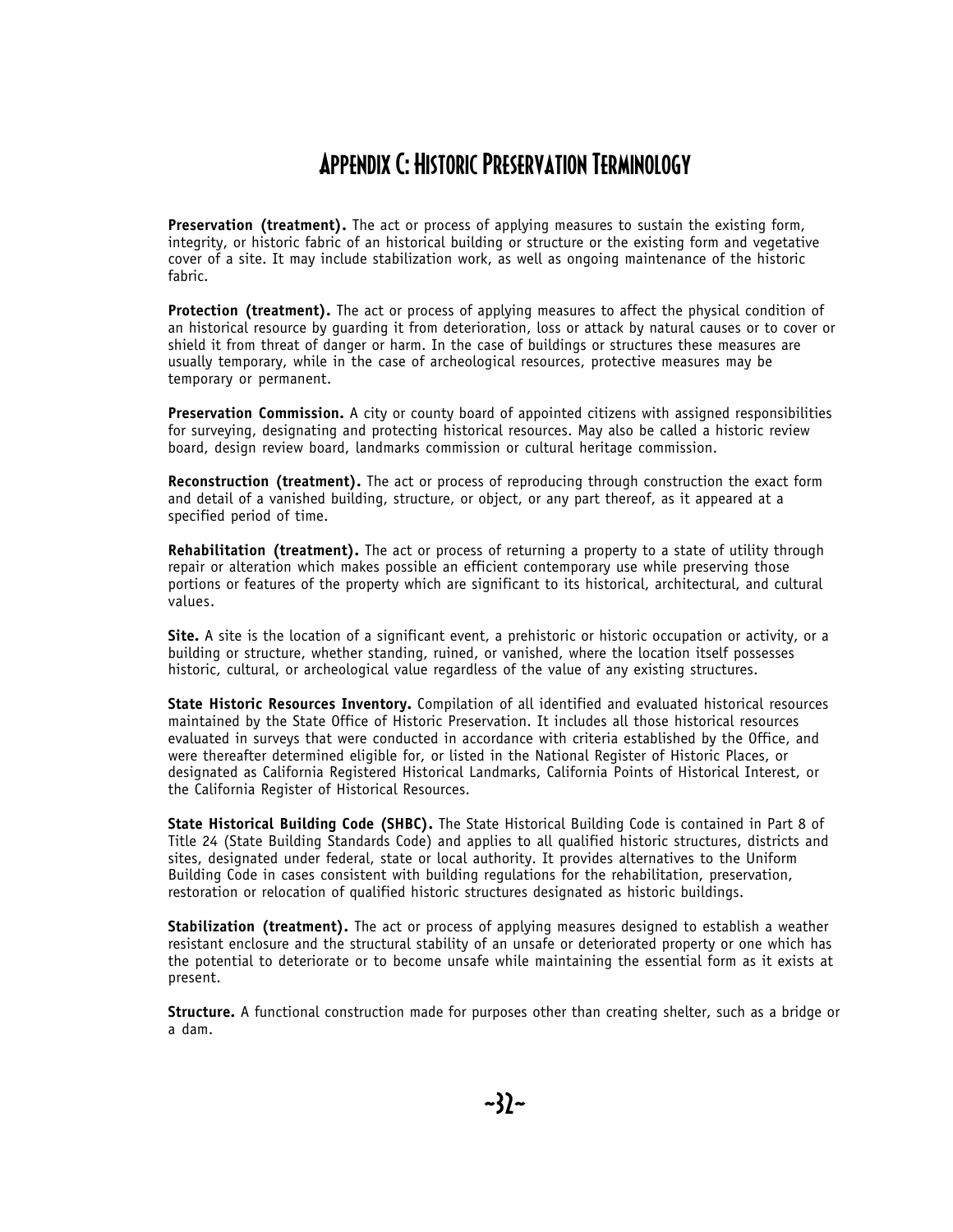### Appendix D: Potentially Significant Properties

| <b>Address</b> |    |                     | <b>Historic Name</b>                             | <b>Common Name</b>        | Date    |
|----------------|----|---------------------|--------------------------------------------------|---------------------------|---------|
| 100            | N. | Golden Mall         | Burbank Brick Block Bldg.                        | Sheckel's Drug Store      | 1929    |
| 1015           | W  | Olive Avenue        | Mentzer House                                    | same                      | 1887    |
| 1206           | N  | Sixth Street        | Oliver J. Stough Palm Trees                      | Stough Palms              | 1900    |
| 3900           |    | Valhalla Drive      | Valhalla Memorial Rotunda                        | Portal of the Folded Wing | 1924    |
| 902            | N  | Third Street        | Burbank High School Library                      | same                      | 1925    |
|                | W  | Olive Avenue        | Warner Brothers Studios                          | same                      | 1930    |
| 465            | E  | Olive Avenue        | Bellarmine-Jefferson High                        | same                      | 1945    |
| 125            | E  | Olive Avenue        | Burbank Post Office                              | same                      | 1938    |
| 174            | W  | Magnolia Blvd.      | Public Service Department                        | same                      | 1947-49 |
| 275            | E  | Olive Avenue        | Burbank City Hall                                | same                      | 1941-43 |
|                |    |                     | Orange Grove & Sunset Sunset Canyon Country Club | Mormon Stake              | 1924    |
| 214            | E  | Olive Avenue        | L. W. Gregg Building                             | same                      | 1925    |
| 1021           | Ν  | Avon                | unknown                                          | none                      | unknown |
| 526-28-30      | E  | Angeleno Ave        | unknown                                          | none                      | 1903    |
| 536            | E  | Angeleno Avenue     | unknown                                          | none                      | 1905    |
| 608            | E  | Angeleno Avenue     | unknown                                          | <b>Bungalow Court</b>     | 1920    |
| 707            | E  | Angeleno Avenue     | unknown                                          | none                      | 1910    |
| 815            | E  | Angeleno Avenue     | Addison Sence residence                          | none                      | 1887    |
| 827            | E  | Angeleno Avenue     | unknown                                          | unknown                   | unknown |
| 839            | E  | Angeleno Avenue     | unknown                                          | unknown                   | 1909    |
| 901            | E  | Angeleno Avenue     | unknown                                          | unknown                   | 1910    |
| 500            | N  | Bel Aire Drive      | unknown                                          | none                      | unknown |
| 602            | N  | Bel Aire Drive      | unknown                                          | none                      | unknown |
| 616            | S  | Bel Aire Drive      | James M. Cain residence                          | none                      | 1920    |
| 638            | N  | Bel Aire Drive      | Garcia Residence                                 | none                      | 1920    |
| 708            | N  | Bel Aire Drive      | unknown                                          | none                      | unknown |
| 733            | N  | Buena Vista Street  | Knapp Residence                                  | none                      | 1903    |
| 1101           | W  | Burbank Blvd.       | unknown                                          | none                      | 1900    |
| 1118           | W  | Burbank Blvd.       | Judge Shelton residence                          | none                      | 1895    |
| 2019           | W  | Clark Avenue        | Lamer Residence                                  | none                      | 1891    |
| 819            | E  | Cypress             | Eby House                                        | none                      | 1924    |
| 907            | E  | Cypress             | unknown                                          | none                      | unknown |
| 800 block      | N  | Fairview            | oak trees                                        | none                      | unknown |
| 1022           |    | Harvard             | Mulner House                                     | same                      | unknown |
| 429            | S  | Main Street         | Corradi Residence                                | none                      | 1910    |
| 544            | E  | Olive Avenue        | unknown                                          | none                      | unknown |
| 577            | Ε  | Olive Avenue        | Hoskins Residence                                | none                      | 1896    |
| 607            | E  | Olive Avenue        | <b>Bulick Residence</b>                          | none                      | 1899    |
| 715            | Ε  | Olive Avenue        | unknown                                          | none                      | unknown |
| 719            | E  | Olive Avenue        | unknown                                          | none                      | unknown |
| 737            | E  | Olive Avenue        | unknown                                          | none                      | unknown |
| 837            | Ε  | Olive Avenue        | unknown                                          | none                      | 1910    |
| 902            | E  | Olive Avenue        | unknown                                          | none                      | 1922    |
| 906            | Ε  | Olive Avenue        | unknown                                          | none                      | 1922    |
| 1053           | Ε  | Olive Avenue        | Dr. Elmer Thompson                               | none                      | 1930    |
| 452            | E  | Palm Street         | Crane Residence                                  | none                      | 1887    |
| 600            | E  | Orange Grove Avenue | Humphrey Residence                               | none                      | 1900    |
| 831            | E  | Orange Grove Avenue | William Farr Residence                           | none                      | 1887    |
| 333            | E  | Providencia Avenue  | unknown                                          | none                      | 1930    |
|                |    |                     |                                                  |                           |         |